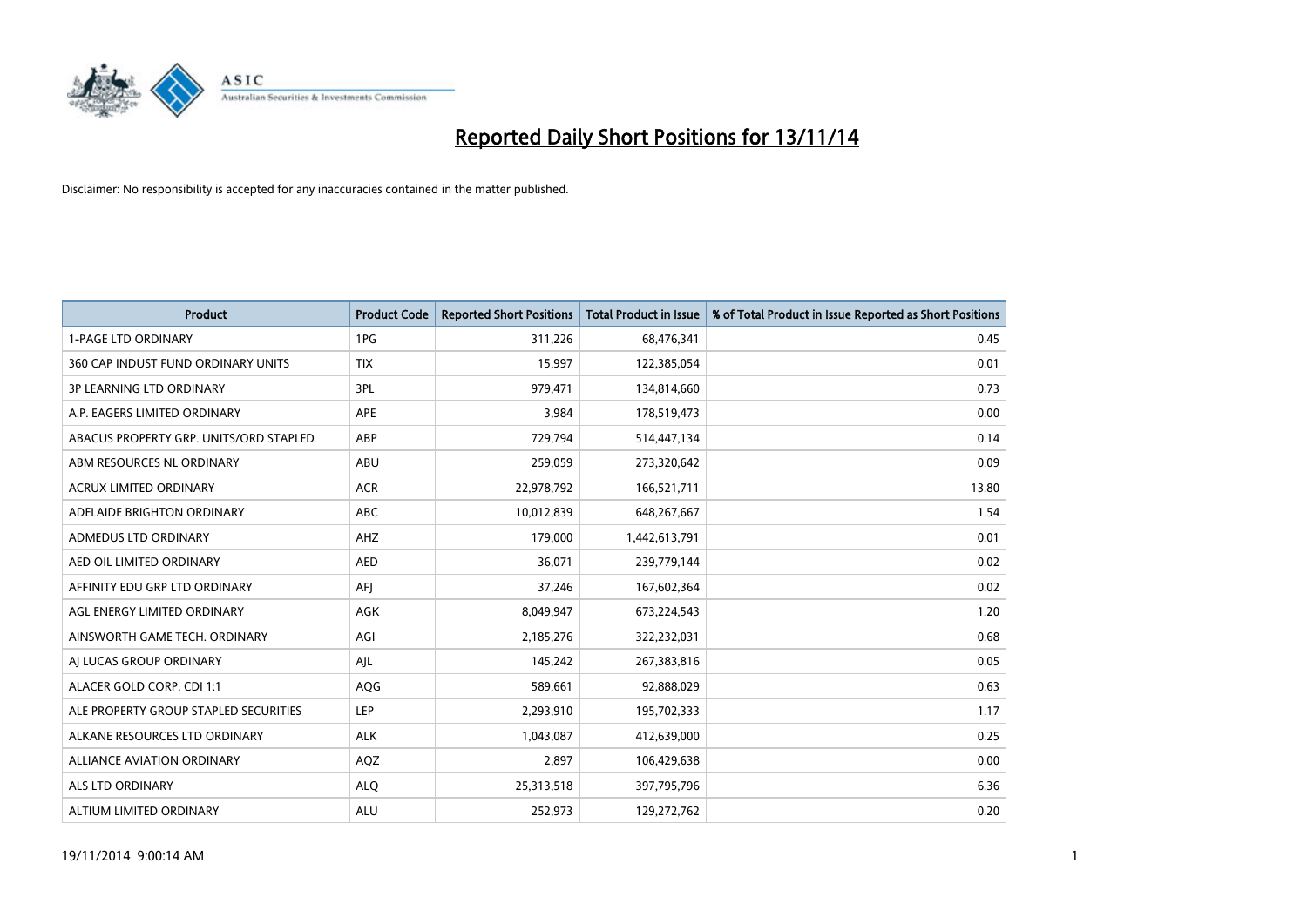

| <b>Product</b>                          | <b>Product Code</b> | <b>Reported Short Positions</b> | <b>Total Product in Issue</b> | % of Total Product in Issue Reported as Short Positions |
|-----------------------------------------|---------------------|---------------------------------|-------------------------------|---------------------------------------------------------|
| ALUMINA LIMITED ORDINARY                | <b>AWC</b>          | 40,231,429                      | 2,806,225,615                 | 1.43                                                    |
| AMALGAMATED HOLDINGS ORDINARY           | <b>AHD</b>          | 242                             | 157,911,826                   | 0.00                                                    |
| AMCOM TELECOMM. ORDINARY                | AMM                 | 5,648,575                       | 266,399,148                   | 2.12                                                    |
| AMCOR LIMITED ORDINARY                  | AMC                 | 7,161,112                       | 1,206,684,923                 | 0.59                                                    |
| AMP LIMITED ORDINARY                    | AMP                 | 14,130,396                      | 2,957,737,964                 | 0.48                                                    |
| ANSELL LIMITED ORDINARY                 | <b>ANN</b>          | 5,950,073                       | 153,139,924                   | 3.89                                                    |
| ANTARES ENERGY LTD ORDINARY             | AZZ                 | 733,381                         | 255,000,000                   | 0.29                                                    |
| ANZ BANKING GRP LTD ORDINARY            | ANZ                 | 16,639,077                      | 2,756,627,771                 | 0.60                                                    |
| APA GROUP STAPLED SECURITIES            | <b>APA</b>          | 13,598,625                      | 835,750,807                   | 1.63                                                    |
| APN NEWS & MEDIA ORDINARY               | <b>APN</b>          | 299,840                         | 1,029,041,356                 | 0.03                                                    |
| APN OUTDOOR GRP DEFERRED SETTLEMENT     | <b>APO</b>          | 7,988,010                       | 166,614,509                   | 4.79                                                    |
| AQUARIUS PLATINUM. ORDINARY             | <b>AOP</b>          | 6,921,863                       | 1,465,473,903                 | 0.47                                                    |
| ARAFURA RESOURCE LTD ORDINARY           | <b>ARU</b>          | 2,000                           | 441,270,644                   | 0.00                                                    |
| ARB CORPORATION ORDINARY                | <b>ARP</b>          | 1,154,193                       | 72,505,302                    | 1.59                                                    |
| ARDENT LEISURE GROUP STAPLED SECURITIES | AAD                 | 1,367,479                       | 438,666,245                   | 0.31                                                    |
| ARENA REIT. ORDINARY UNITS              | <b>ARF</b>          | 125,960                         | 211,495,653                   | 0.06                                                    |
| ARISTOCRAT LEISURE ORDINARY             | ALL                 | 616,071                         | 630,022,253                   | 0.10                                                    |
| ARRIUM LTD ORDINARY                     | ARI                 | 66,555,550                      | 2,937,293,755                 | 2.27                                                    |
| ASALEO CARE LIMITED ORDINARY            | AHY                 | 6,004,104                       | 603,469,434                   | 0.99                                                    |
| ASCIANO LIMITED ORDINARY                | <b>AIO</b>          | 3,767,178                       | 975,385,664                   | 0.39                                                    |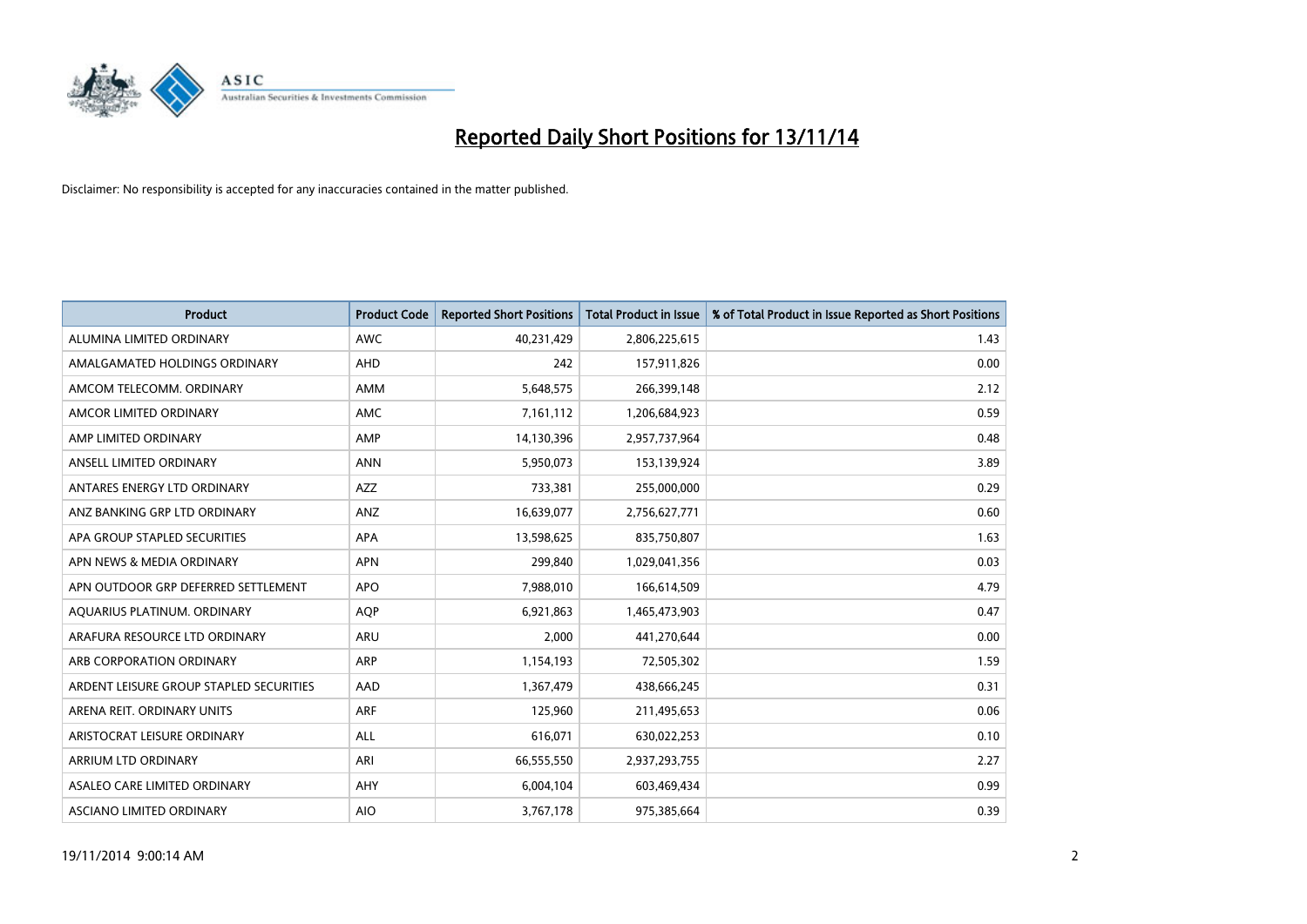

| <b>Product</b>                            | <b>Product Code</b> | <b>Reported Short Positions</b> | <b>Total Product in Issue</b> | % of Total Product in Issue Reported as Short Positions |
|-------------------------------------------|---------------------|---------------------------------|-------------------------------|---------------------------------------------------------|
| ASG GROUP LIMITED ORDINARY                | ASZ                 | 100,000                         | 206,720,839                   | 0.05                                                    |
| ASHLEY SERVICES GRP ORDINARY              | <b>ASH</b>          | 272,411                         | 150,000,000                   | 0.18                                                    |
| ASPEN GROUP ORD/UNITS STAPLED             | <b>APZ</b>          | 139,355                         | 113,183,450                   | 0.12                                                    |
| ASTRO JAP PROP GROUP STAPLED US PROHIBIT. | AJA                 | 176,702                         | 67,211,752                    | 0.26                                                    |
| ASX LIMITED ORDINARY                      | ASX                 | 5,323,826                       | 193,595,162                   | 2.75                                                    |
| ATLAS IRON LIMITED ORDINARY               | <b>AGO</b>          | 111,439,902                     | 919,475,619                   | 12.12                                                   |
| ATRUM COAL NL ORDINARY                    | <b>ATU</b>          | 88,848                          | 162,459,242                   | 0.05                                                    |
| AUCKLAND INTERNATION ORDINARY             | AIA                 | 58,158                          | 1,190,484,097                 | 0.00                                                    |
| AURIZON HOLDINGS LTD ORDINARY             | AZJ                 | 2,963,560                       | 2,137,284,503                 | 0.14                                                    |
| AUSDRILL LIMITED ORDINARY                 | <b>ASL</b>          | 21,648,148                      | 312,277,224                   | 6.93                                                    |
| AUSENCO LIMITED ORDINARY                  | AAX                 | 984,073                         | 168,449,799                   | 0.58                                                    |
| AUSNET SERVICES STAPLED SECURITIES        | <b>AST</b>          | 35,153,388                      | 3,425,244,162                 | 1.03                                                    |
| AUST INDUSTRIAL REIT UNIT                 | ANI                 | 204,314                         | 96,288,031                    | 0.21                                                    |
| <b>AUSTAL LIMITED ORDINARY</b>            | ASB                 | 798,678                         | 346, 379, 377                 | 0.23                                                    |
| AUSTBROKERS HOLDINGS ORDINARY             | <b>AUB</b>          | 71,921                          | 61,712,763                    | 0.12                                                    |
| AUSTEX OIL LIMITED ORDINARY               | <b>AOK</b>          | 62,000                          | 558,571,402                   | 0.01                                                    |
| AUSTIN ENGINEERING ORDINARY               | ANG                 | 996,457                         | 84,274,004                    | 1.18                                                    |
| AUSTRALIAN AGRICULT, ORDINARY             | AAC                 | 5,797,095                       | 532,474,721                   | 1.09                                                    |
| AUSTRALIAN FOUNDAT, ORDINARY              | AFI                 | 100                             | 1,086,070,669                 | 0.00                                                    |
| AUSTRALIAN PHARM. ORDINARY                | API                 | 10,573,010                      | 488,115,883                   | 2.17                                                    |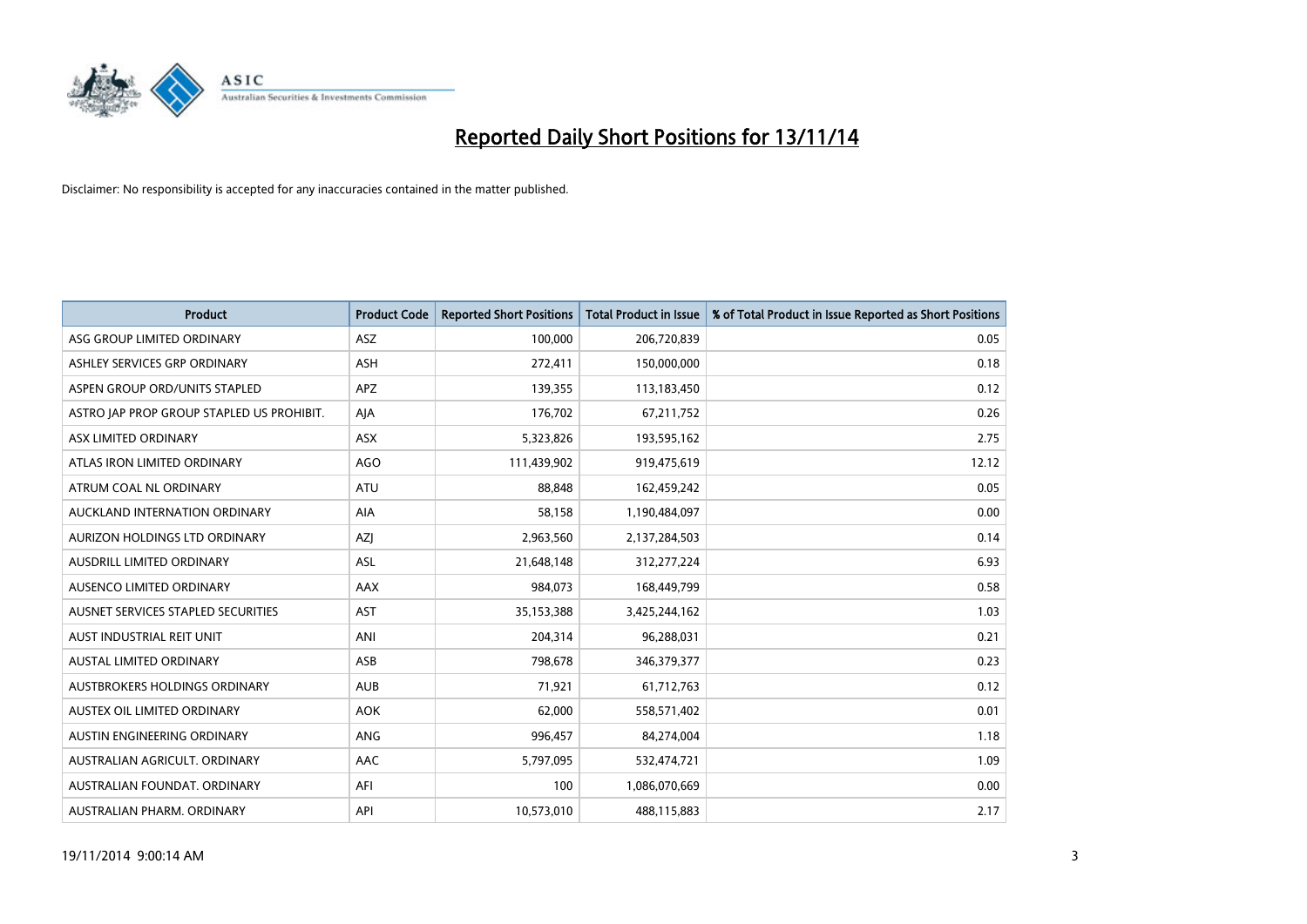

| <b>Product</b>                            | <b>Product Code</b> | <b>Reported Short Positions</b> | <b>Total Product in Issue</b> | % of Total Product in Issue Reported as Short Positions |
|-------------------------------------------|---------------------|---------------------------------|-------------------------------|---------------------------------------------------------|
| AUTOMOTIVE HOLDINGS ORDINARY              | AHE                 | 2,227,947                       | 306,437,941                   | 0.73                                                    |
| AVANCO RESOURCES LTD ORDINARY             | AVB                 | 3,160,722                       | 1,661,675,855                 | 0.19                                                    |
| AVEO GROUP STAPLED SECURITIES             | <b>AOG</b>          | 3,476,028                       | 499,536,460                   | 0.70                                                    |
| AWE LIMITED ORDINARY                      | <b>AWE</b>          | 1,454,976                       | 525,861,050                   | 0.28                                                    |
| AXIOM MINING LIMITED CHESS DEPOSITARY INT | <b>AVO</b>          | 3,000,000                       | 3,327,354,484                 | 0.09                                                    |
| <b>AZONTO PET LTD ORDINARY</b>            | APY                 | 1                               | 1,159,375,100                 | 0.00                                                    |
| AZUMAH RESOURCES ORDINARY                 | <b>AZM</b>          | $\mathbf{1}$                    | 389,316,919                   | 0.00                                                    |
| BANDANNA ENERGY ORDINARY                  | <b>BND</b>          | 17,540,654                      | 528,481,199                   | 3.32                                                    |
| BANK OF QUEENSLAND. ORDINARY              | <b>BOQ</b>          | 2,186,588                       | 363,416,835                   | 0.60                                                    |
| <b>BANNERMAN RESOURCES ORDINARY</b>       | <b>BMN</b>          | 2,900                           | 333,201,901                   | 0.00                                                    |
| <b>BASE RES LIMITED ORDINARY</b>          | <b>BSE</b>          | 5,501,878                       | 563,902,771                   | 0.98                                                    |
| BATHURST RES LTD. ORDINARY                | <b>BRL</b>          | 300,729                         | 947,828,434                   | 0.03                                                    |
| <b>BC IRON LIMITED ORDINARY</b>           | <b>BCI</b>          | 15,545,942                      | 191,691,179                   | 8.11                                                    |
| BEACH ENERGY LIMITED ORDINARY             | <b>BPT</b>          | 11,256,839                      | 1,297,496,886                 | 0.87                                                    |
| BEADELL RESOURCE LTD ORDINARY             | <b>BDR</b>          | 55,510,744                      | 798,657,280                   | 6.95                                                    |
| BEGA CHEESE LTD ORDINARY                  | <b>BGA</b>          | 2,169,472                       | 152,602,945                   | 1.42                                                    |
| BENDIGO AND ADELAIDE ORDINARY             | <b>BEN</b>          | 16,065,018                      | 450,904,075                   | 3.56                                                    |
| BERKELEY RESOURCES ORDINARY               | <b>BKY</b>          | 79,083                          | 180,361,323                   | 0.04                                                    |
| BETASHARESCASHETF ETF UNITS               | AAA                 | 700                             | 12,958,172                    | 0.01                                                    |
| BHP BILLITON LIMITED ORDINARY             | <b>BHP</b>          | 11,779,488                      | 3,211,691,105                 | 0.37                                                    |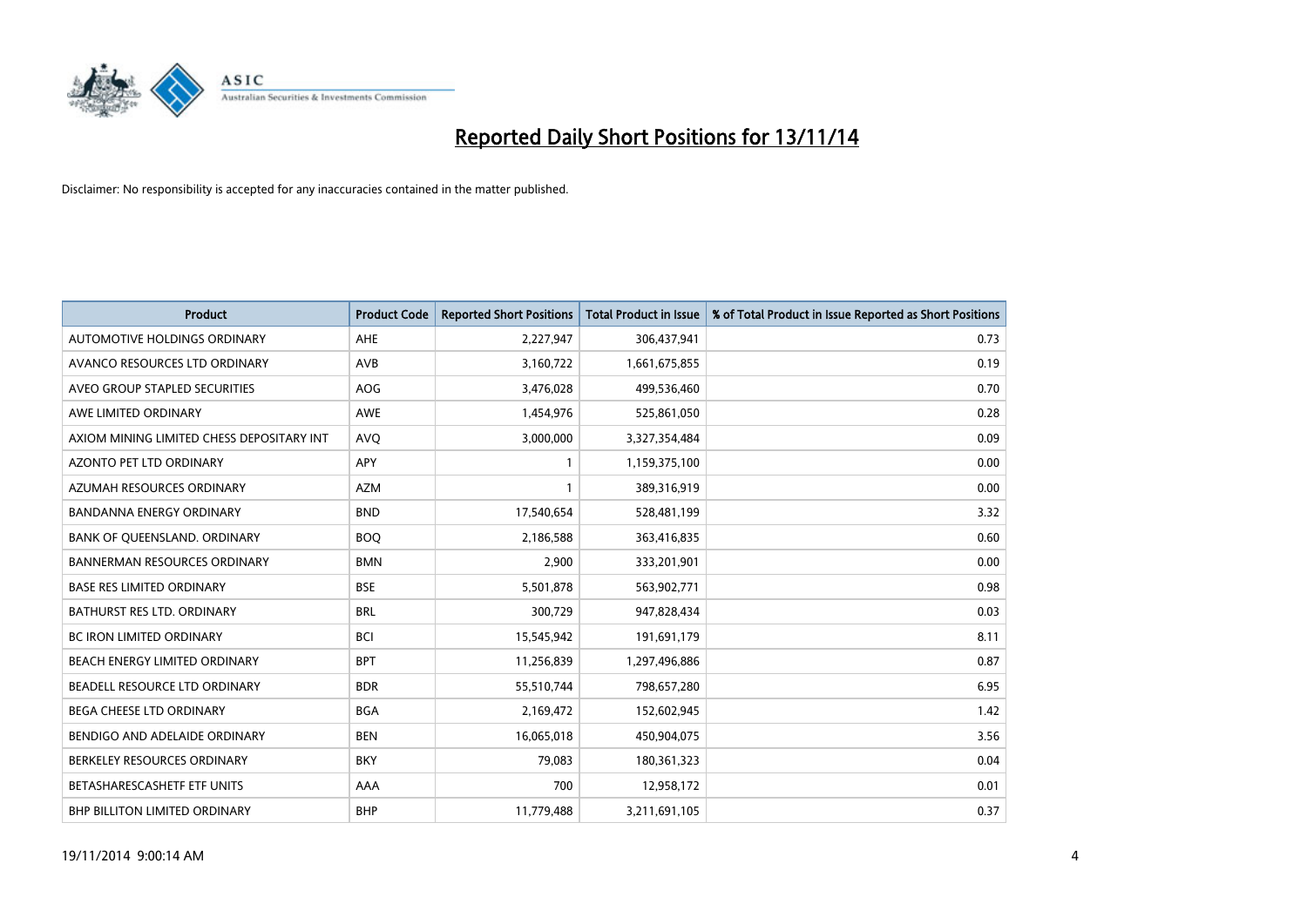

| Product                                | <b>Product Code</b> | <b>Reported Short Positions</b> | <b>Total Product in Issue</b> | % of Total Product in Issue Reported as Short Positions |
|----------------------------------------|---------------------|---------------------------------|-------------------------------|---------------------------------------------------------|
| <b>BIGAIR GROUP LIMITED ORDINARY</b>   | <b>BGL</b>          | 49,160                          | 172,872,340                   | 0.03                                                    |
| <b>BILLABONG ORDINARY</b>              | <b>BBG</b>          | 12,523,037                      | 990,370,034                   | 1.26                                                    |
| <b>BLACKHAM RESOURCES ORDINARY</b>     | <b>BLK</b>          | 838,139                         | 142,902,359                   | 0.59                                                    |
| <b>BLACKMORES LIMITED ORDINARY</b>     | <b>BKL</b>          | 13,146                          | 17,224,199                    | 0.08                                                    |
| BLACKTHORN RESOURCES ORD US PROHIBITED | <b>BTR</b>          | 11,369                          | 164,285,950                   | 0.01                                                    |
| <b>BLUESCOPE STEEL LTD ORDINARY</b>    | <b>BSL</b>          | 6,825,598                       | 559,227,871                   | 1.22                                                    |
| <b>BOART LONGYEAR ORDINARY</b>         | <b>BLY</b>          | 21,237,292                      | 502,488,790                   | 4.23                                                    |
| <b>BORAL LIMITED, ORDINARY</b>         | <b>BLD</b>          | 13,253,162                      | 782,736,249                   | 1.69                                                    |
| <b>BRADKEN LIMITED ORDINARY</b>        | <b>BKN</b>          | 7,926,451                       | 171,027,249                   | 4.63                                                    |
| <b>BRAMBLES LIMITED ORDINARY</b>       | <b>BXB</b>          | 3,041,500                       | 1,566,077,519                 | 0.19                                                    |
| <b>BREVILLE GROUP LTD ORDINARY</b>     | <b>BRG</b>          | 4,274,407                       | 130,095,322                   | 3.29                                                    |
| <b>BRICKWORKS LIMITED ORDINARY</b>     | <b>BKW</b>          | 85,209                          | 148,403,478                   | 0.06                                                    |
| BT INVESTMENT MNGMNT ORDINARY          | <b>BTT</b>          | 22,540                          | 290,699,283                   | 0.01                                                    |
| <b>BURSON GROUP LTD ORDINARY</b>       | <b>BAP</b>          | 1,780,003                       | 163,585,666                   | 1.09                                                    |
| <b>BURU ENERGY ORDINARY</b>            | <b>BRU</b>          | 19,101,850                      | 339,997,078                   | 5.62                                                    |
| <b>BWP TRUST ORDINARY UNITS</b>        | <b>BWP</b>          | 9,469,473                       | 639,724,826                   | 1.48                                                    |
| <b>CABCHARGE AUSTRALIA ORDINARY</b>    | CAB                 | 8,326,466                       | 120,430,683                   | 6.91                                                    |
| <b>CADENCE CAPITAL ORDINARY</b>        | <b>CDM</b>          | 148,501                         | 199,821,759                   | 0.07                                                    |
| CALTEX AUSTRALIA ORDINARY              | <b>CTX</b>          | 1,192,334                       | 270,000,000                   | 0.44                                                    |
| CAPE LAMBERT RES LTD ORDINARY          | <b>CFE</b>          | 280,137                         | 626,686,586                   | 0.04                                                    |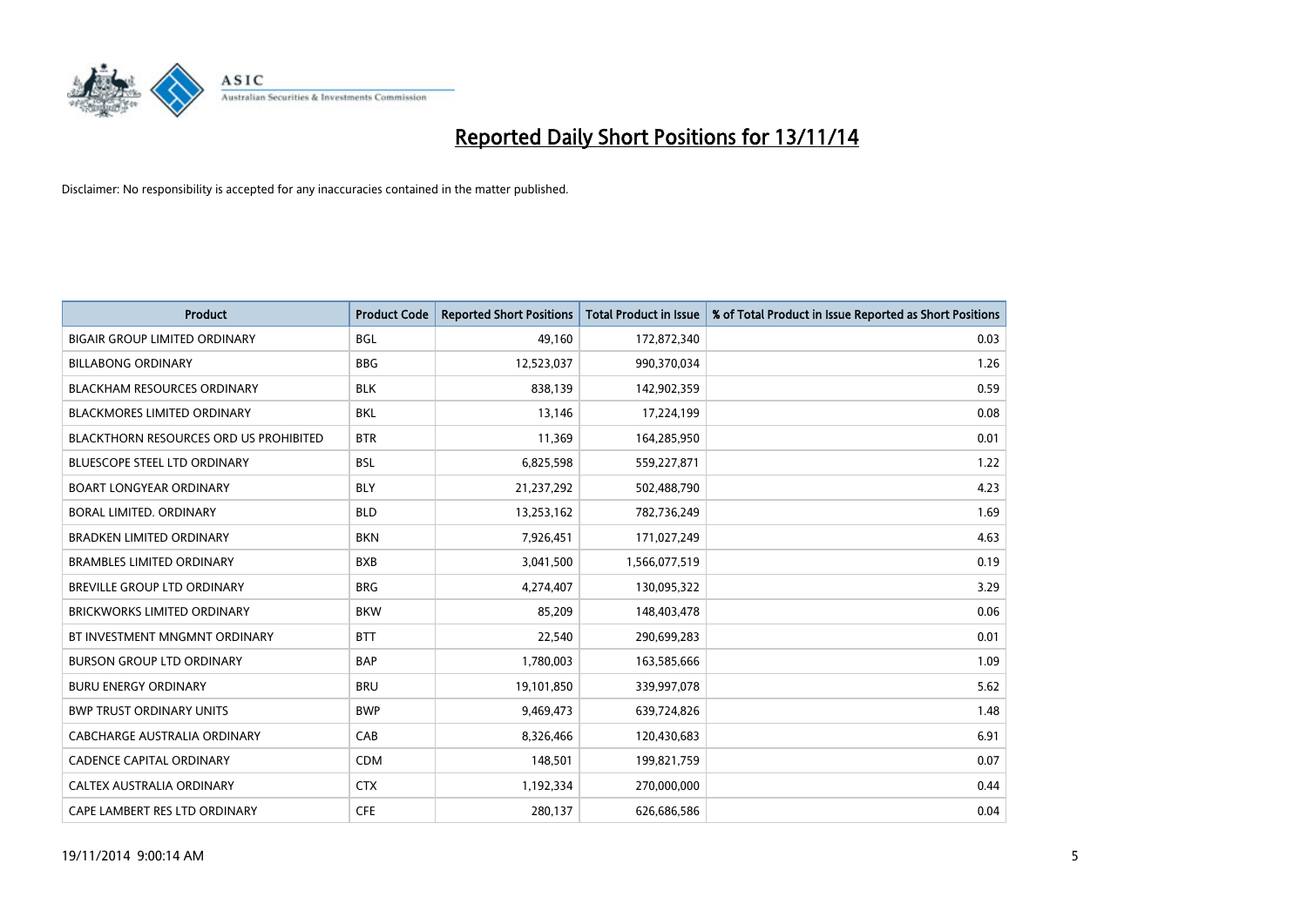

| Product                                 | <b>Product Code</b> | <b>Reported Short Positions</b> | <b>Total Product in Issue</b> | % of Total Product in Issue Reported as Short Positions |
|-----------------------------------------|---------------------|---------------------------------|-------------------------------|---------------------------------------------------------|
| CAPITOL HEALTH ORDINARY                 | CAJ                 | 482,867                         | 431,517,271                   | 0.11                                                    |
| CARDNO LIMITED ORDINARY                 | CDD                 | 8,633,767                       | 164,362,901                   | 5.25                                                    |
| CARNARVON PETROLEUM ORDINARY            | <b>CVN</b>          | 2,566,093                       | 987,285,022                   | 0.26                                                    |
| CARSALES.COM LTD ORDINARY               | <b>CRZ</b>          | 14,297,430                      | 238,949,885                   | 5.98                                                    |
| <b>CASH CONVERTERS ORDINARY</b>         | CCV                 | 7,467,837                       | 431,476,525                   | 1.73                                                    |
| CEDAR WOODS PROP. ORDINARY              | <b>CWP</b>          | 131,050                         | 78,336,371                    | 0.17                                                    |
| CENTRAL PETROLEUM ORDINARY              | <b>CTP</b>          | 376,858                         | 368,718,957                   | 0.10                                                    |
| CFS RETAIL TRUST GRP STAPLED SECURITIES | <b>CFX</b>          | 5,190,199                       | 3,050,355,727                 | 0.17                                                    |
| CHALLENGER LIMITED ORDINARY             | <b>CGF</b>          | 667,663                         | 569,725,821                   | 0.12                                                    |
| CHARTER HALL GROUP STAPLED US PROHIBIT. | <b>CHC</b>          | 406,217                         | 355,015,480                   | 0.11                                                    |
| <b>CHARTER HALL RETAIL UNITS</b>        | <b>CQR</b>          | 15,219,757                      | 372,893,153                   | 4.08                                                    |
| <b>CHORUS LIMITED ORDINARY</b>          | CNU                 | 101,825                         | 396,369,767                   | 0.03                                                    |
| CLEARVIEW WEALTH LTD ORDINARY           | <b>CVW</b>          | 10,001                          | 578,453,260                   | 0.00                                                    |
| CLINUVEL PHARMACEUT, ORDINARY           | <b>CUV</b>          | 30,029                          | 42,466,435                    | 0.07                                                    |
| COAL OF AFRICA LTD ORDINARY             | <b>CZA</b>          | 426                             | 1,048,368,613                 | 0.00                                                    |
| COALSPUR MINES LTD ORDINARY             | <b>CPL</b>          | 586,921                         | 641,544,455                   | 0.09                                                    |
| COCA-COLA AMATIL ORDINARY               | <b>CCL</b>          | 27, 173, 372                    | 763,590,249                   | 3.56                                                    |
| COCHLEAR LIMITED ORDINARY               | <b>COH</b>          | 5,948,806                       | 57,081,775                    | 10.42                                                   |
| COCKATOO COAL ORDINARY                  | <b>COK</b>          | 167,987                         | 4,560,196,928                 | 0.00                                                    |
| <b>CODAN LIMITED ORDINARY</b>           | <b>CDA</b>          | 279,276                         | 176,969,924                   | 0.16                                                    |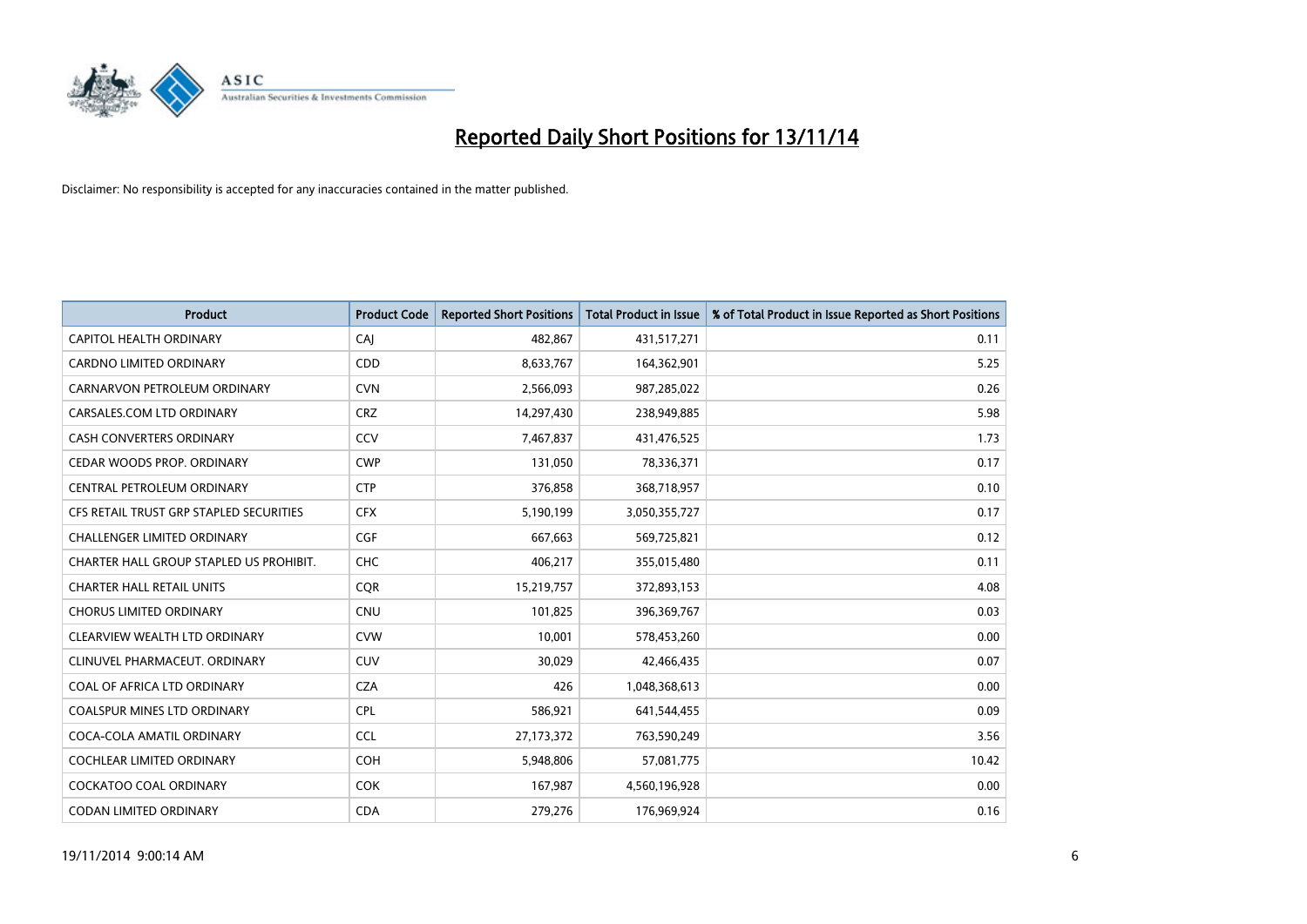

| Product                                 | <b>Product Code</b> | <b>Reported Short Positions</b> | <b>Total Product in Issue</b> | % of Total Product in Issue Reported as Short Positions |
|-----------------------------------------|---------------------|---------------------------------|-------------------------------|---------------------------------------------------------|
| <b>COFFEY INTERNATIONAL ORDINARY</b>    | COF                 | 6,077                           | 255,833,165                   | 0.00                                                    |
| <b>COKAL LTD ORDINARY</b>               | <b>CKA</b>          | 6,820                           | 471,487,926                   | 0.00                                                    |
| <b>COLLECTION HOUSE ORDINARY</b>        | <b>CLH</b>          | 3,627,518                       | 130,443,227                   | 2.78                                                    |
| <b>COLLINS FOODS LTD ORDINARY</b>       | <b>CKF</b>          | 100,000                         | 93,000,003                    | 0.11                                                    |
| COMMONWEALTH BANK, ORDINARY             | <b>CBA</b>          | 19,085,781                      | 1,621,319,194                 | 1.18                                                    |
| <b>COMPASS RESOURCES ORDINARY</b>       | <b>CMR</b>          | 7,472                           | 1,403,744,100                 | 0.00                                                    |
| <b>COMPUTERSHARE LTD ORDINARY</b>       | <b>CPU</b>          | 5,344,142                       | 556,203,079                   | 0.96                                                    |
| <b>COOPER ENERGY LTD ORDINARY</b>       | <b>COE</b>          | 146,538                         | 329,235,509                   | 0.04                                                    |
| <b>CORP TRAVEL LIMITED ORDINARY</b>     | <b>CTD</b>          | 228,906                         | 90,517,621                    | 0.25                                                    |
| <b>COVER-MORE GRP LTD ORDINARY</b>      | <b>CVO</b>          | 5,117,176                       | 317,750,000                   | 1.61                                                    |
| <b>CREDIT CORP GROUP ORDINARY</b>       | <b>CCP</b>          | 508,322                         | 46,296,407                    | 1.10                                                    |
| <b>CROMWELL PROP STAPLED SECURITIES</b> | <b>CMW</b>          | 4,675,264                       | 1,733,132,163                 | 0.27                                                    |
| <b>CROWE HORWATH AUS ORDINARY</b>       | <b>CRH</b>          | 1,548,403                       | 273,005,429                   | 0.57                                                    |
| <b>CROWN RESORTS LTD ORDINARY</b>       | <b>CWN</b>          | 9,440,030                       | 728,394,185                   | 1.30                                                    |
| <b>CSG LIMITED ORDINARY</b>             | CSV                 | 288,251                         | 279,648,511                   | 0.10                                                    |
| <b>CSL LIMITED ORDINARY</b>             | <b>CSL</b>          | 1,379,614                       | 475,265,536                   | 0.29                                                    |
| <b>CSR LIMITED ORDINARY</b>             | <b>CSR</b>          | 13,225,131                      | 506,000,315                   | 2.61                                                    |
| <b>CUDECO LIMITED ORDINARY</b>          | <b>CDU</b>          | 9,820,528                       | 235,425,143                   | 4.17                                                    |
| DATA#3 LIMITED ORDINARY                 | <b>DTL</b>          | 41,759                          | 153,974,950                   | 0.03                                                    |
| DECMIL GROUP LIMITED ORDINARY           | <b>DCG</b>          | 1,828,457                       | 168,657,794                   | 1.08                                                    |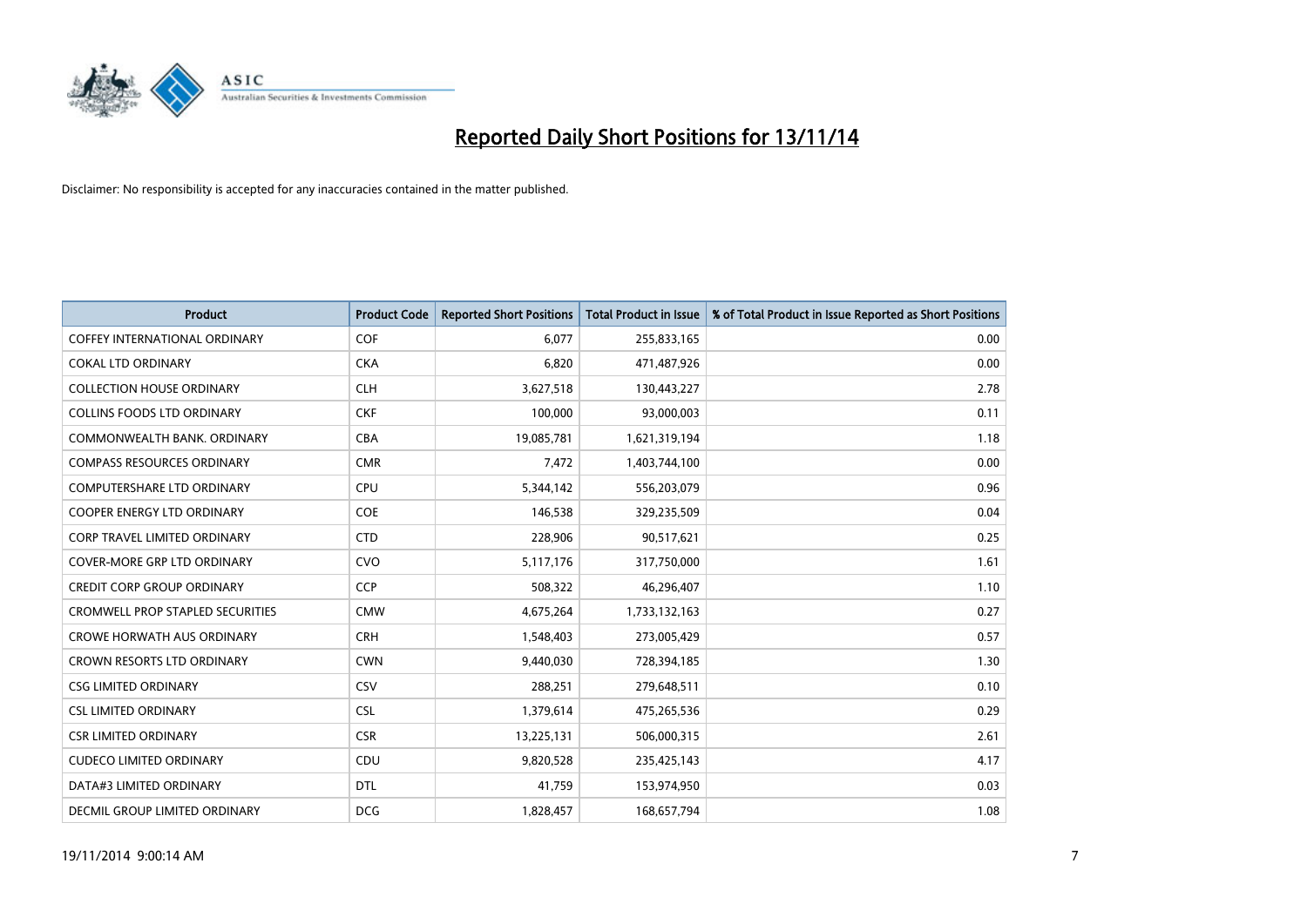

| <b>Product</b>                            | <b>Product Code</b> | <b>Reported Short Positions</b> | <b>Total Product in Issue</b> | % of Total Product in Issue Reported as Short Positions |
|-------------------------------------------|---------------------|---------------------------------|-------------------------------|---------------------------------------------------------|
| DEEP YELLOW LIMITED ORDINARY              | <b>DYL</b>          | 1,002                           | 1,891,196,227                 | 0.00                                                    |
| DEVINE LIMITED ORDINARY                   | <b>DVN</b>          | 2,047                           | 158,730,556                   | 0.00                                                    |
| DEXUS PROPERTY GROUP STAPLED UNIT DEF SET | <b>DXSDA</b>        | 1,887,185                       | 905,518,469                   | 0.21                                                    |
| DEXUS PROPERTY GROUP STAPLED UNITS        | <b>DXS</b>          | 672,748                         | 5,433,110,810                 | 0.01                                                    |
| DICK SMITH HLDGS ORDINARY                 | <b>DSH</b>          | 16,364,461                      | 236,511,364                   | 6.92                                                    |
| DISCOVERY METALS LTD ORDINARY             | <b>DML</b>          | 1,247,631                       | 644,039,581                   | 0.19                                                    |
| DOMINO PIZZA ENTERPR ORDINARY             | <b>DMP</b>          | 1,059,610                       | 86,160,773                    | 1.23                                                    |
| DONACO INTERNATIONAL ORDINARY             | <b>DNA</b>          | 6,697,605                       | 461,278,352                   | 1.45                                                    |
| DORAY MINERALS LTD ORDINARY               | <b>DRM</b>          | 167,557                         | 165,834,256                   | 0.10                                                    |
| DOWNER EDI LIMITED ORDINARY               | <b>DOW</b>          | 22,780,781                      | 435,399,975                   | 5.23                                                    |
| DRILLSEARCH ENERGY ORDINARY               | <b>DLS</b>          | 14,704,295                      | 461,101,450                   | 3.19                                                    |
| DUET GROUP STAPLED US PROHIBIT.           | <b>DUE</b>          | 9,676,425                       | 1,327,719,444                 | 0.73                                                    |
| DULUXGROUP LIMITED ORDINARY               | <b>DLX</b>          | 3,186,881                       | 383,503,942                   | 0.83                                                    |
| <b>DWS LTD ORDINARY</b>                   | <b>DWS</b>          | 121,259                         | 132,362,763                   | 0.09                                                    |
| ECHO ENTERTAINMENT ORDINARY               | <b>EGP</b>          | 2,860,975                       | 825,672,730                   | 0.35                                                    |
| <b>ELDERS LIMITED ORDINARY</b>            | <b>ELD</b>          | 24,778,635                      | 837,232,507                   | 2.96                                                    |
| ELEMENTAL MINERALS ORDINARY               | <b>ELM</b>          | 94,536                          | 381,850,877                   | 0.02                                                    |
| <b>EMECO HOLDINGS ORDINARY</b>            | <b>EHL</b>          | 10,854,260                      | 599,675,707                   | 1.81                                                    |
| <b>ENERGY RESOURCES ORDINARY 'A'</b>      | <b>ERA</b>          | 11,505,779                      | 517,725,062                   | 2.22                                                    |
| <b>ENERGY WORLD CORPOR, ORDINARY</b>      | <b>EWC</b>          | 46,960,739                      | 1,734,166,672                 | 2.71                                                    |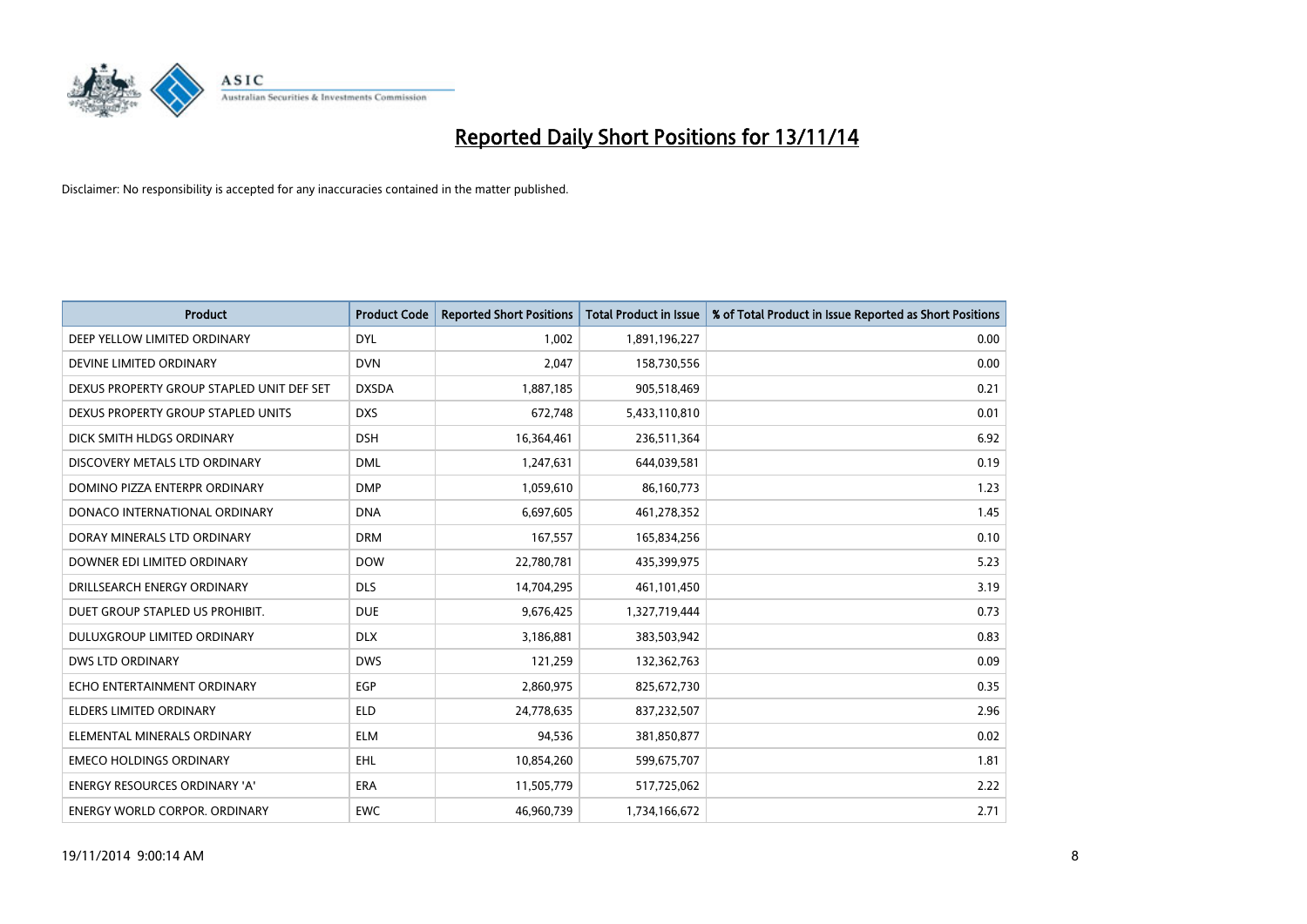

| <b>Product</b>                         | <b>Product Code</b> | <b>Reported Short Positions</b> | Total Product in Issue | % of Total Product in Issue Reported as Short Positions |
|----------------------------------------|---------------------|---------------------------------|------------------------|---------------------------------------------------------|
| <b>ENVESTRA LIMITED ORDINARY</b>       | <b>ENV</b>          | 76,856                          | 1,796,808,474          | 0.00                                                    |
| EQUATORIAL RES LTD ORDINARY            | EQX                 | 33                              | 122,185,353            | 0.00                                                    |
| EQUITY TRUSTEES ORDINARY               | EQT                 | 24,939                          | 19,269,445             | 0.13                                                    |
| ERM POWER LIMITED ORDINARY             | <b>EPW</b>          | 655,230                         | 240,826,607            | 0.27                                                    |
| EVOLUTION MINING LTD ORDINARY          | <b>EVN</b>          | 44,683,404                      | 714,921,647            | 6.25                                                    |
| FAIRFAX MEDIA LTD ORDINARY             | <b>FXJ</b>          | 56,452,271                      | 2,351,955,725          | 2.40                                                    |
| <b>FANTASTIC HOLDINGS ORDINARY</b>     | <b>FAN</b>          | 14,663                          | 103,257,398            | 0.01                                                    |
| <b>FAR LTD ORDINARY</b>                | <b>FAR</b>          | 8,750,613                       | 3,126,808,427          | 0.28                                                    |
| FEDERATION CNTRES ORD/UNIT STAPLED SEC | FDC.                | 783,210                         | 1,427,641,565          | 0.05                                                    |
| FEDERATION CNTRES STAPLED SEC. DEF SET | <b>FDCDA</b>        | 74,537                          | 1,427,641,565          | 0.01                                                    |
| FISHER & PAYKEL H. ORDINARY            | <b>FPH</b>          | 18,636                          | 556,451,840            | 0.00                                                    |
| FLEETWOOD CORP ORDINARY                | <b>FWD</b>          | 1,598,612                       | 60,679,412             | 2.63                                                    |
| FLETCHER BUILDING ORDINARY             | <b>FBU</b>          | 1,930,506                       | 687,854,788            | 0.28                                                    |
| FLEXIGROUP LIMITED ORDINARY            | FXL                 | 4,904,974                       | 304,096,060            | 1.61                                                    |
| FLIGHT CENTRE TRAVEL ORDINARY          | <b>FLT</b>          | 6,251,539                       | 100,712,408            | 6.21                                                    |
| FLINDERS MINES LTD ORDINARY            | <b>FMS</b>          | 65,000                          | 2,400,995,602          | 0.00                                                    |
| FOCUS MINERALS LTD ORDINARY            | <b>FML</b>          | 9,735,522                       | 9,137,375,877          | 0.11                                                    |
| <b>FOLKESTONE EDU TRUST UNITS</b>      | FET.                | 1,484,840                       | 205,992,922            | 0.72                                                    |
| FONTERRA SHARE FUND ORDINARY UNITS     | <b>FSF</b>          | 100,083                         | 120,626,791            | 0.08                                                    |
| FORTESCUE METALS GRP ORDINARY          | <b>FMG</b>          | 282,306,785                     | 3,113,798,151          | 9.07                                                    |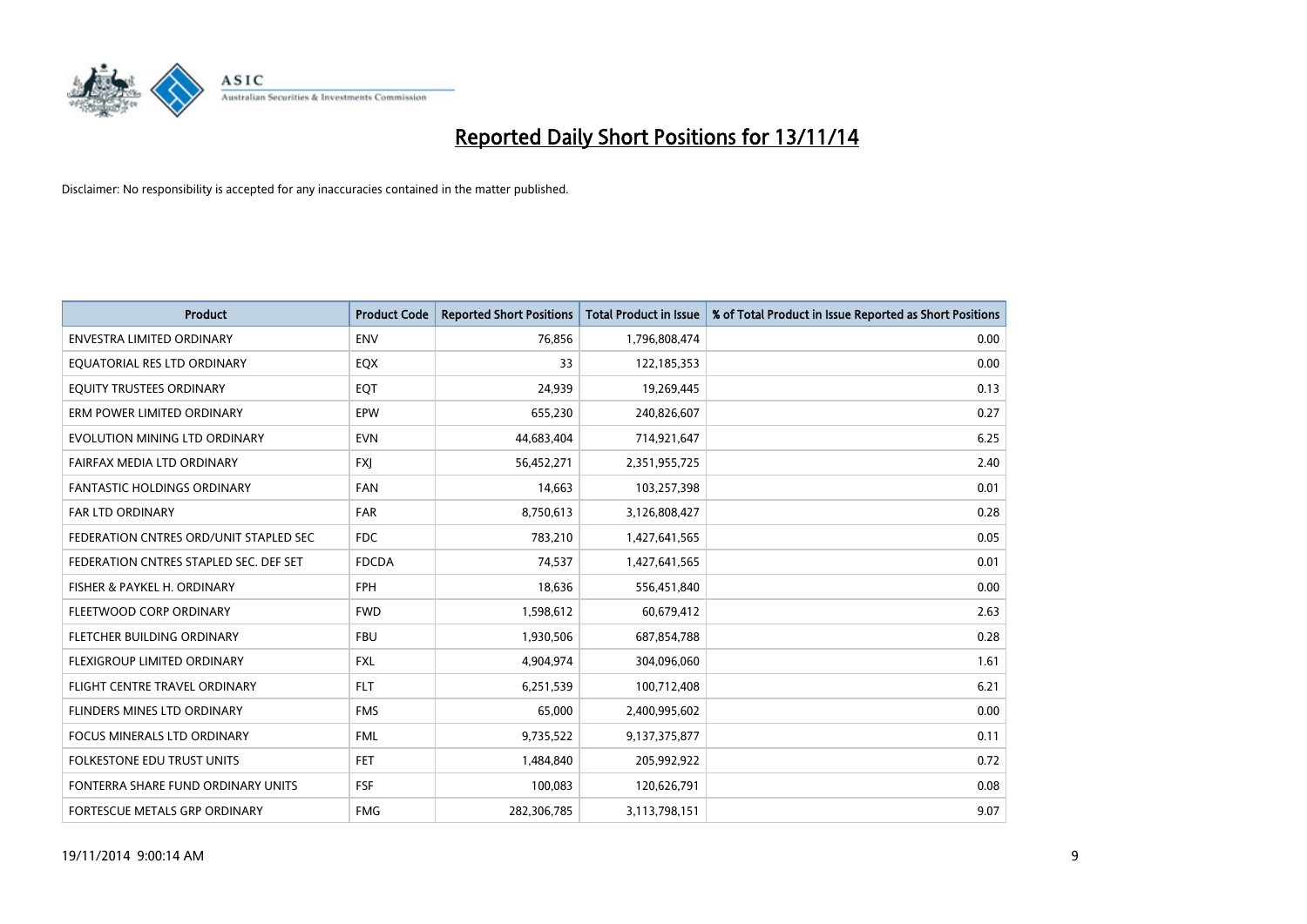

| <b>Product</b>                             | <b>Product Code</b> | <b>Reported Short Positions</b> | <b>Total Product in Issue</b> | % of Total Product in Issue Reported as Short Positions |
|--------------------------------------------|---------------------|---------------------------------|-------------------------------|---------------------------------------------------------|
| FREEDOM FOOD LTD ORDINARY                  | <b>FNP</b>          | 58,570                          | 152,689,663                   | 0.04                                                    |
| FUNTASTIC LIMITED ORDINARY                 | <b>FUN</b>          | 370,000                         | 669,869,723                   | 0.06                                                    |
| <b>G.U.D. HOLDINGS ORDINARY</b>            | GUD                 | 2,554,408                       | 70,939,492                    | 3.60                                                    |
| <b>G8 EDUCATION LIMITED ORDINARY</b>       | <b>GEM</b>          | 10,302,270                      | 353,691,630                   | 2.91                                                    |
| <b>GALAXY RESOURCES ORDINARY</b>           | GXY                 | 1,436,403                       | 1,064,496,654                 | 0.13                                                    |
| <b>GBST HOLDINGS., ORDINARY</b>            | <b>GBT</b>          | 12,271                          | 66,561,725                    | 0.02                                                    |
| <b>GDI PROPERTY GRP STAPLED SECURITIES</b> | <b>GDI</b>          | 417,311                         | 567,575,025                   | 0.07                                                    |
| <b>GENESIS ENERGY LTD ORDINARY</b>         | <b>GNE</b>          | 1,000                           | 1,000,000,000                 | 0.00                                                    |
| <b>GENTRACK GROUP LTD ORDINARY</b>         | <b>GTK</b>          | 2,975                           | 72,699,510                    | 0.00                                                    |
| <b>GENWORTH MORTGAGE ORDINARY</b>          | <b>GMA</b>          | 6,491,554                       | 650,000,000                   | 1.00                                                    |
| <b>GEODYNAMICS LIMITED ORDINARY</b>        | GDY                 | 819                             | 435,880,130                   | 0.00                                                    |
| <b>GINDALBIE METALS LTD ORDINARY</b>       | GBG                 | 34,501,672                      | 1,495,306,811                 | 2.31                                                    |
| <b>GOLD ROAD RES LTD ORDINARY</b>          | GOR                 | 1,315,813                       | 592,811,895                   | 0.22                                                    |
| <b>GOODMAN FIELDER, ORDINARY</b>           | GFF                 | 4,550,260                       | 1,955,559,207                 | 0.23                                                    |
| <b>GOODMAN GROUP STAPLED</b>               | <b>GMG</b>          | 7,234,317                       | 1,745,460,061                 | 0.41                                                    |
| <b>GPT GROUP STAPLED SEC.</b>              | <b>GPT</b>          | 6,992,477                       | 1,685,460,955                 | 0.41                                                    |
| <b>GRAINCORP LIMITED A CLASS ORDINARY</b>  | <b>GNC</b>          | 9,692,854                       | 228,855,628                   | 4.24                                                    |
| <b>GRANGE RESOURCES. ORDINARY</b>          | GRR                 | 8,549,515                       | 1,157,097,869                 | 0.74                                                    |
| <b>GREENCROSS LIMITED ORDINARY</b>         | GXL                 | 2,500,156                       | 111,447,503                   | 2.24                                                    |
| <b>GREENLAND MIN EN LTD ORDINARY</b>       | GGG                 | 464,177                         | 669,389,552                   | 0.07                                                    |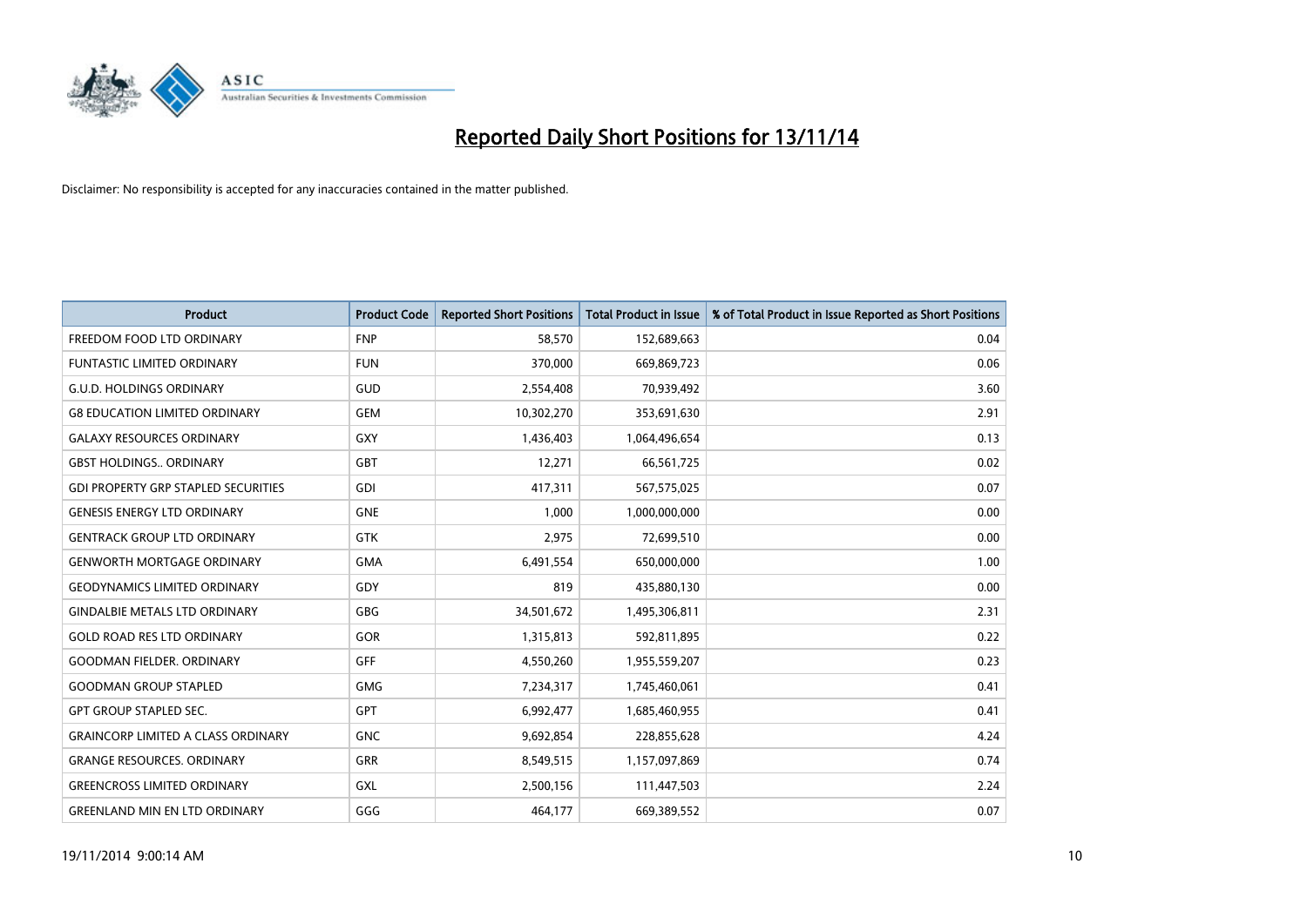

| <b>Product</b>                                   | <b>Product Code</b> | <b>Reported Short Positions</b> | <b>Total Product in Issue</b> | % of Total Product in Issue Reported as Short Positions |
|--------------------------------------------------|---------------------|---------------------------------|-------------------------------|---------------------------------------------------------|
| GREENLAND MIN EN LTD RIGHTS 26-JUN-14            | GGGR                | 3,842                           | 88,685,050                    | 0.00                                                    |
| <b>GROWTHPOINT PROPERTY ORD/UNIT STAPLED SEC</b> | GOZ                 | 1,155,220                       | 554,562,240                   | 0.21                                                    |
| <b>GRYPHON MINERALS LTD ORDINARY</b>             | GRY                 | 2,364,218                       | 401,185,424                   | 0.59                                                    |
| <b>GUILDFORD COAL LTD ORDINARY</b>               | <b>GUF</b>          | 552,501                         | 845,205,594                   | 0.07                                                    |
| <b>GWA GROUP LTD ORDINARY</b>                    | <b>GWA</b>          | 13,677,196                      | 306,533,770                   | 4.46                                                    |
| <b>HANSEN TECHNOLOGIES ORDINARY</b>              | <b>HSN</b>          | 10,240                          | 163,214,381                   | 0.01                                                    |
| HARVEY NORMAN ORDINARY                           | <b>HVN</b>          | 41,975,272                      | 1,062,316,784                 | 3.95                                                    |
| HEALTHSCOPE LIMITED. ORDINARY                    | <b>HSO</b>          | 2,463,243                       | 1,732,094,838                 | 0.14                                                    |
| <b>HENDERSON GROUP CDI 1:1</b>                   | <b>HGG</b>          | 6,700,957                       | 773,175,573                   | 0.87                                                    |
| HEA HOLDINGS LIMITED ORDINARY                    | <b>HFA</b>          | 3,809                           | 162,147,897                   | 0.00                                                    |
| HIGHLANDS PACIFIC ORDINARY                       | <b>HIG</b>          | 3,153                           | 918,694,336                   | 0.00                                                    |
| HILLGROVE RES LTD ORDINARY                       | <b>HGO</b>          | 96,258                          | 147,711,123                   | 0.07                                                    |
| <b>HILLS LTD ORDINARY</b>                        | <b>HIL</b>          | 1,083,939                       | 231,985,526                   | 0.47                                                    |
| HORIZON OIL LIMITED ORDINARY                     | <b>HZN</b>          | 31,827,816                      | 1,301,981,265                 | 2.44                                                    |
| <b>HOTEL PROPERTY STAPLED</b>                    | <b>HPI</b>          | 65,237                          | 146,105,439                   | 0.04                                                    |
| HUON AQUACULTURE GRP ORDINARY                    | <b>HUO</b>          | 855,261                         | 87,337,207                    | 0.98                                                    |
| <b>ICAR ASIA LTD ORDINARY</b>                    | ICQ                 | 711,928                         | 193,188,846                   | 0.37                                                    |
| <b>ICON ENERGY LIMITED ORDINARY</b>              | <b>ICN</b>          | 100,000                         | 615,774,351                   | 0.02                                                    |
| <b>IINET LIMITED ORDINARY</b>                    | <b>IIN</b>          | 7,677,490                       | 162, 163, 526                 | 4.73                                                    |
| <b>ILUKA RESOURCES ORDINARY</b>                  | ILU                 | 31,482,972                      | 418,700,517                   | 7.52                                                    |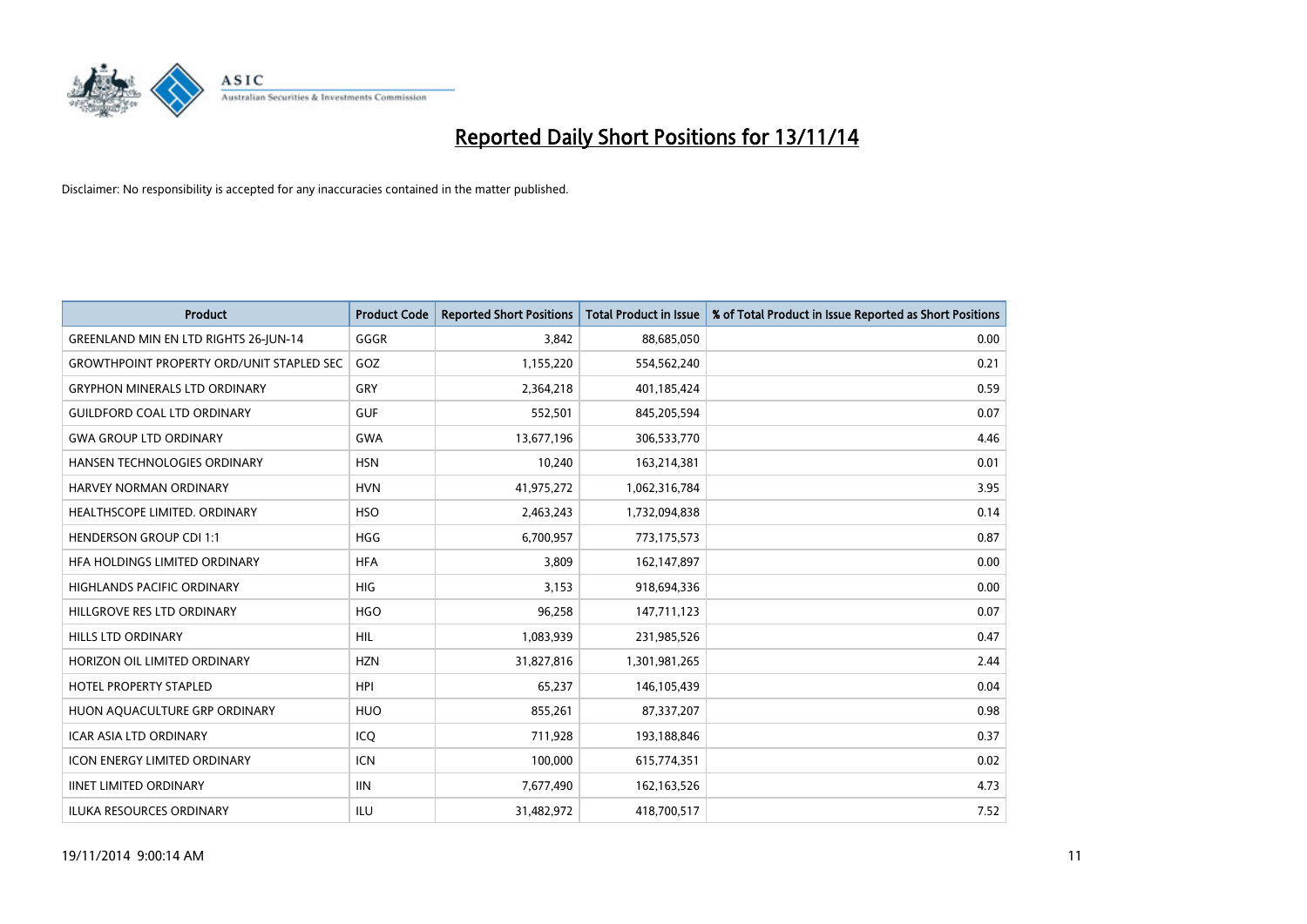

| <b>Product</b>                                | <b>Product Code</b> | <b>Reported Short Positions</b> | <b>Total Product in Issue</b> | % of Total Product in Issue Reported as Short Positions |
|-----------------------------------------------|---------------------|---------------------------------|-------------------------------|---------------------------------------------------------|
| <b>IMDEX LIMITED ORDINARY</b>                 | <b>IMD</b>          | 2,619,161                       | 216,203,136                   | 1.21                                                    |
| IMF BENTHAM LTD ORDINARY                      | <b>IMF</b>          | 4,520,004                       | 166,580,957                   | 2.71                                                    |
| <b>IMX RESOURCES LTD ORDINARY</b>             | <b>IXR</b>          | $\mathbf{1}$                    | 507,497,146                   | 0.00                                                    |
| <b>INCITEC PIVOT ORDINARY</b>                 | IPL                 | 37,408,291                      | 1,654,998,197                 | 2.26                                                    |
| <b>INDEPENDENCE GROUP ORDINARY</b>            | <b>IGO</b>          | 1,453,070                       | 234,256,573                   | 0.62                                                    |
| <b>INDOPHIL RESOURCES ORDINARY</b>            | <b>IRN</b>          | 5,563,737                       | 1,203,146,194                 | 0.46                                                    |
| <b>INDUSTRIA REIT STAPLED</b>                 | <b>IDR</b>          | 301,248                         | 125,000,001                   | 0.24                                                    |
| <b>INFIGEN ENERGY STAPLED SECURITIES</b>      | <b>IFN</b>          | 2,713,100                       | 767,887,581                   | 0.35                                                    |
| <b>INFOMEDIA LTD ORDINARY</b>                 | <b>IFM</b>          | 1,256,923                       | 306,954,355                   | 0.41                                                    |
| <b>INGENIA GROUP STAPLED SECURITIES</b>       | <b>INA</b>          | 3,117,611                       | 878,851,911                   | 0.35                                                    |
| <b>INSURANCE AUSTRALIA ORDINARY</b>           | <b>IAG</b>          | 14,717,437                      | 2,341,618,048                 | 0.63                                                    |
| <b>INTREPID MINES ORDINARY</b>                | IAU                 | 4,160,069                       | 557,654,880                   | 0.75                                                    |
| <b>INVESTA OFFICE FUND STAPLED SECURITIES</b> | <b>IOF</b>          | 817,443                         | 614,047,458                   | 0.13                                                    |
| <b>INVOCARE LIMITED ORDINARY</b>              | <b>IVC</b>          | 4,545,992                       | 110,030,298                   | 4.13                                                    |
| <b>IOOF HOLDINGS LTD ORDINARY</b>             | IFL                 | 13,339,641                      | 300,133,752                   | 4.44                                                    |
| <b>IPROPERTY GROUP LTD ORDINARY</b>           | <b>IPP</b>          | 1,729,671                       | 181,703,204                   | 0.95                                                    |
| <b>IRESS LIMITED ORDINARY</b>                 | <b>IRE</b>          | 5,532,415                       | 159,097,319                   | 3.48                                                    |
| <b>ISELECT LTD ORDINARY</b>                   | <b>ISU</b>          | 830,762                         | 261,489,894                   | 0.32                                                    |
| <b>ISENTIA GROUP LTD ORDINARY</b>             | <b>ISD</b>          | 137,989                         | 200,000,001                   | 0.07                                                    |
| <b>ISENTRIC LTD. ORDINARY</b>                 | ICU                 | 134,432                         | 76,746,962                    | 0.18                                                    |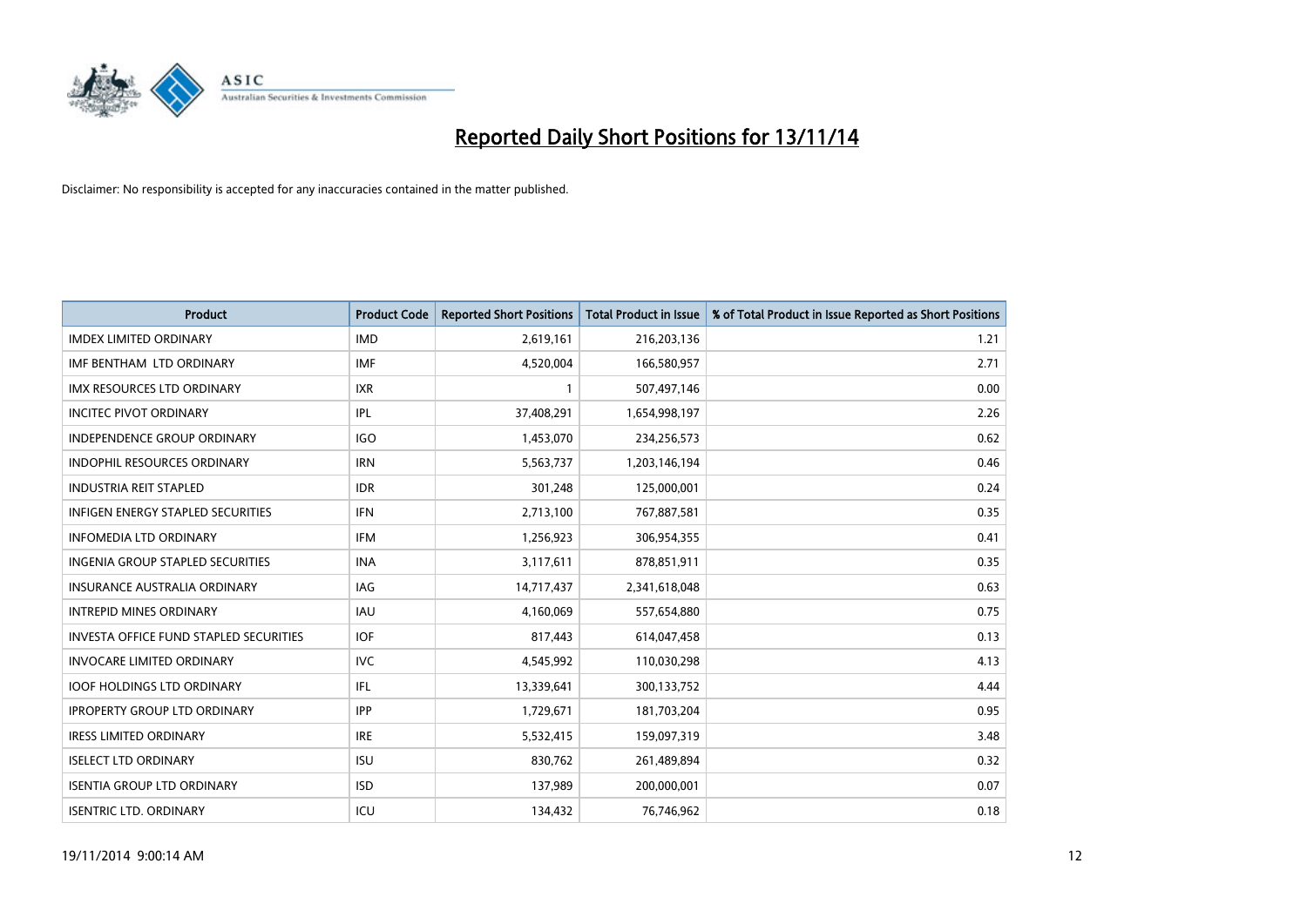

| <b>Product</b>                                  | <b>Product Code</b> | <b>Reported Short Positions</b> | <b>Total Product in Issue</b> | % of Total Product in Issue Reported as Short Positions |
|-------------------------------------------------|---------------------|---------------------------------|-------------------------------|---------------------------------------------------------|
| <b>JAMES HARDIE INDUST CHESS DEPOSITARY INT</b> | <b>IHX</b>          | 7,772,105                       | 444,933,946                   | 1.75                                                    |
| JAPARA HEALTHCARE LT ORDINARY                   | <b>IHC</b>          | 7,309,469                       | 263,046,592                   | 2.78                                                    |
| <b>IB HI-FI LIMITED ORDINARY</b>                | <b>IBH</b>          | 12,114,229                      | 98,950,309                    | 12.24                                                   |
| KAROON GAS AUSTRALIA ORDINARY                   | <b>KAR</b>          | 16,021,138                      | 250,085,718                   | 6.41                                                    |
| KATHMANDU HOLD LTD ORDINARY                     | <b>KMD</b>          | 4,163,536                       | 201,318,944                   | 2.07                                                    |
| <b>KBL MINING LIMITED ORDINARY</b>              | KBL                 | 1,820                           | 393,535,629                   | 0.00                                                    |
| KINGSGATE CONSOLID. ORDINARY                    | <b>KCN</b>          | 24,016,857                      | 223,584,937                   | 10.74                                                   |
| KINGSROSE MINING LTD ORDINARY                   | <b>KRM</b>          | 426,348                         | 358,611,493                   | 0.12                                                    |
| KOGI IRON LTD ORDINARY                          | <b>KFE</b>          | 2,361,553                       | 376,669,836                   | 0.63                                                    |
| LEIGHTON HOLDINGS ORDINARY                      | LEI                 | 5,596,815                       | 338,503,563                   | 1.65                                                    |
| LEND LEASE GROUP UNIT/ORD STAPLED               | <b>LLC</b>          | 2,089,861                       | 579,596,726                   | 0.36                                                    |
| LIQUEFIED NATURAL ORDINARY                      | LNG                 | 7,416,581                       | 461,923,201                   | 1.61                                                    |
| LONESTAR RESO LTD ORDINARY                      | <b>LNR</b>          | 393,744                         | 752,187,211                   | 0.05                                                    |
| LUCAPA DIAMOND LTD ORDINARY                     | <b>LOM</b>          | 26,082                          | 181,866,631                   | 0.01                                                    |
| LYNAS CORPORATION ORDINARY                      | <b>LYC</b>          | 91,882,499                      | 3,370,878,205                 | 2.73                                                    |
| <b>M2 GRP LTD ORDINARY</b>                      | <b>MTU</b>          | 3,629,869                       | 180,974,848                   | 2.01                                                    |
| <b>MACA LIMITED ORDINARY</b>                    | <b>MLD</b>          | 255,210                         | 232,676,373                   | 0.11                                                    |
| <b>MACMAHON HOLDINGS ORDINARY</b>               | <b>MAH</b>          | 380,895                         | 1,261,699,966                 | 0.03                                                    |
| MACO ATLAS ROADS GRP ORDINARY STAPLED           | <b>MOA</b>          | 7,738,844                       | 511,538,852                   | 1.51                                                    |
| MACQUARIE GROUP LTD ORDINARY                    | MQG                 | 1,203,619                       | 321,202,994                   | 0.37                                                    |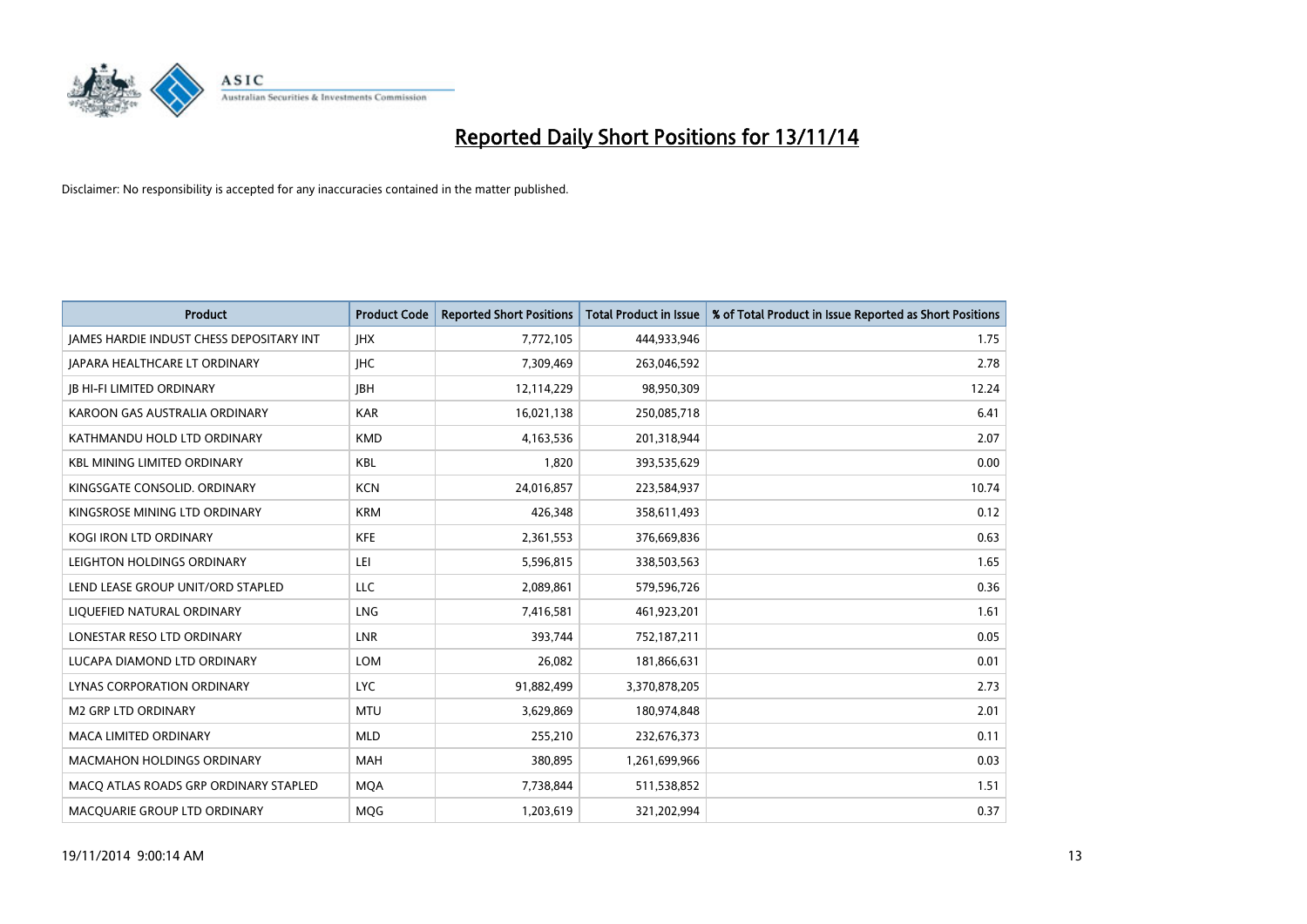

| <b>Product</b>                       | <b>Product Code</b> | <b>Reported Short Positions</b> | <b>Total Product in Issue</b> | % of Total Product in Issue Reported as Short Positions |
|--------------------------------------|---------------------|---------------------------------|-------------------------------|---------------------------------------------------------|
| MAGELLAN FIN GRP LTD ORDINARY        | <b>MFG</b>          | 3,328,246                       | 159,575,536                   | 2.09                                                    |
| MANTRA GROUP LTD ORDINARY            | <b>MTR</b>          | 3,872,884                       | 249,471,229                   | 1.55                                                    |
| <b>MATRIX C &amp; E LTD ORDINARY</b> | <b>MCE</b>          | 2,610,432                       | 94,555,428                    | 2.76                                                    |
| MAVERICK DRILLING ORDINARY           | <b>MAD</b>          | 2,966,307                       | 544,321,602                   | 0.54                                                    |
| <b>MAXITRANS INDUSTRIES ORDINARY</b> | <b>MXI</b>          | 14,089                          | 185,075,653                   | 0.01                                                    |
| MAYNE PHARMA LTD ORDINARY            | <b>MYX</b>          | 10,797,445                      | 587,948,337                   | 1.84                                                    |
| MCMILLAN SHAKESPEARE ORDINARY        | <b>MMS</b>          | 748,572                         | 77,525,801                    | 0.97                                                    |
| MCPHERSON'S LTD ORDINARY             | <b>MCP</b>          | 10,010                          | 95,434,645                    | 0.01                                                    |
| MEDUSA MINING LTD ORDINARY           | <b>MML</b>          | 16,266,446                      | 207,794,301                   | 7.83                                                    |
| MERIDIAN ENERGY INSTALMENT RECEIPTS  | <b>MEZCA</b>        | 200,000                         | 1,255,413,626                 | 0.02                                                    |
| MERMAID MARINE ORDINARY              | <b>MRM</b>          | 19,038,126                      | 368,666,221                   | 5.16                                                    |
| MESOBLAST LIMITED ORDINARY           | <b>MSB</b>          | 23,026,860                      | 321,696,029                   | 7.16                                                    |
| METALS X LIMITED ORDINARY            | <b>MLX</b>          | 2,846,563                       | 1,655,826,110                 | 0.17                                                    |
| METCASH LIMITED ORDINARY             | <b>MTS</b>          | 127,360,912                     | 903,309,574                   | 14.10                                                   |
| METMINCO LIMITED ORDINARY            | <b>MNC</b>          | 32,000                          | 1,822,614,860                 | 0.00                                                    |
| MIGHTY RIVER POWER ORDINARY          | <b>MYT</b>          | 3,285,133                       | 1,400,012,517                 | 0.23                                                    |
| MINCOR RESOURCES NL ORDINARY         | <b>MCR</b>          | 30,448                          | 188,208,274                   | 0.02                                                    |
| MINERAL DEPOSITS ORDINARY            | <b>MDL</b>          | 1,087,875                       | 103,676,341                   | 1.05                                                    |
| MINERAL RESOURCES, ORDINARY          | <b>MIN</b>          | 19,655,786                      | 187,270,274                   | 10.50                                                   |
| MINT WIRELESS ORDINARY               | <b>MNW</b>          | 8,268                           | 470,372,395                   | 0.00                                                    |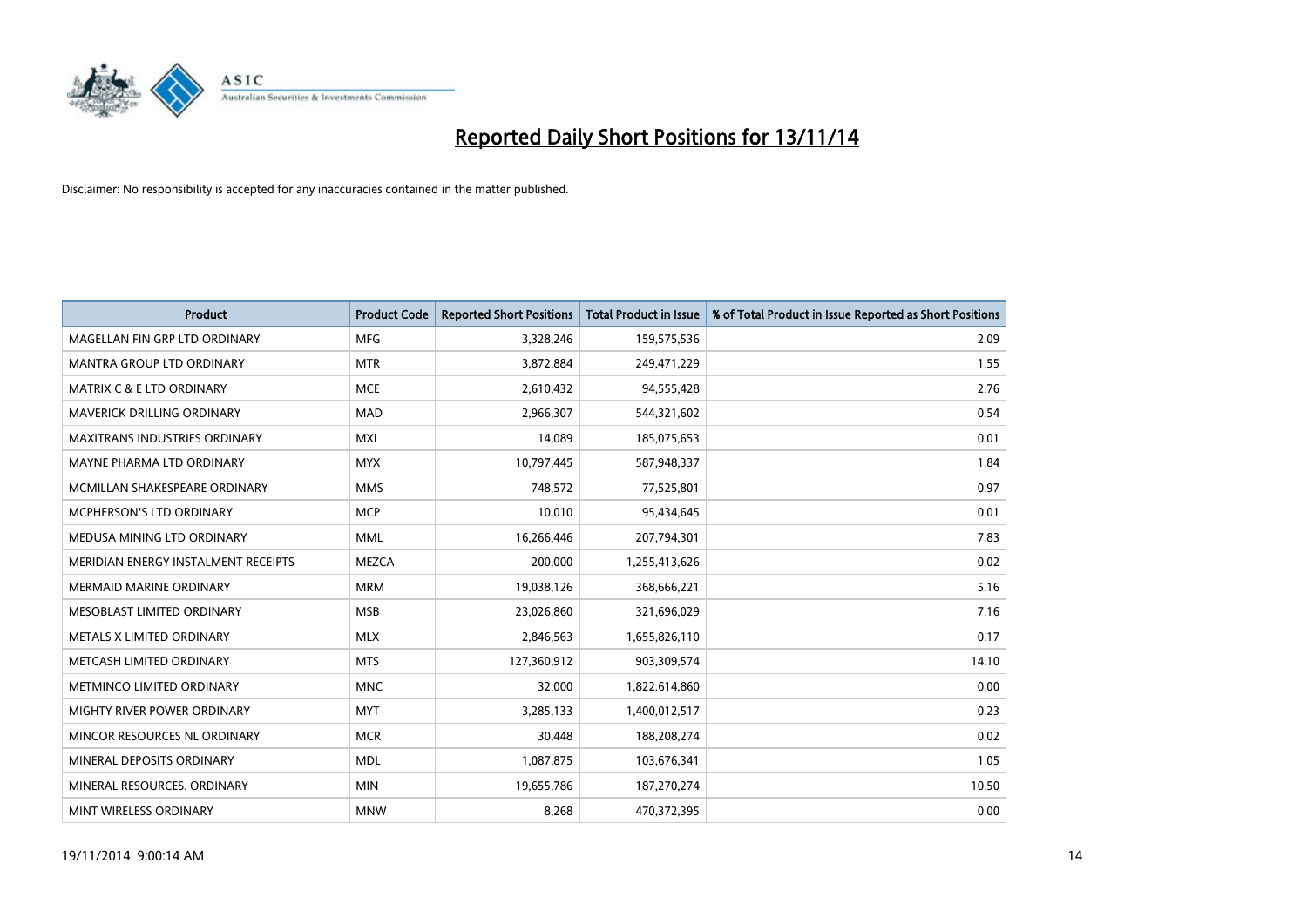

| <b>Product</b>                  | <b>Product Code</b> | <b>Reported Short Positions</b> | <b>Total Product in Issue</b> | % of Total Product in Issue Reported as Short Positions |
|---------------------------------|---------------------|---------------------------------|-------------------------------|---------------------------------------------------------|
| MIRABELA NICKEL LTD ORDINARY    | <b>MBN</b>          | 1,812,292                       | 929,710,216                   | 0.19                                                    |
| MIRVAC GROUP STAPLED SECURITIES | <b>MGR</b>          | 2,214,177                       | 3,697,197,370                 | 0.06                                                    |
| MOBILE EMBRACE LTD ORDINARY     | <b>MBE</b>          | 28,000                          | 376,510,098                   | 0.01                                                    |
| MOLOPO ENERGY LTD ORDINARY      | <b>MPO</b>          | 31,118                          | 248,705,730                   | 0.01                                                    |
| MONADELPHOUS GROUP ORDINARY     | <b>MND</b>          | 7,839,987                       | 92,998,380                    | 8.43                                                    |
| MONASH IVF GROUP LTD ORDINARY   | <b>MVF</b>          | 643,397                         | 231,081,089                   | 0.28                                                    |
| MORTGAGE CHOICE LTD ORDINARY    | MOC                 | 1,086                           | 124,216,248                   | 0.00                                                    |
| MOUNT GIBSON IRON ORDINARY      | <b>MGX</b>          | 42,895,360                      | 1,090,805,085                 | 3.93                                                    |
| MULTIPLEX SITES SITES           | <b>MXUPA</b>        | 2,479                           | 4,500,000                     | 0.06                                                    |
| MYER HOLDINGS LTD ORDINARY      | <b>MYR</b>          | 106,605,603                     | 585,689,551                   | 18.20                                                   |
| NANOSONICS LIMITED ORDINARY     | <b>NAN</b>          | 2,213,411                       | 264,332,826                   | 0.84                                                    |
| NATIONAL AUST. BANK ORDINARY    | <b>NAB</b>          | 26,764,052                      | 2,365,795,293                 | 1.13                                                    |
| NATIONAL STORAGE STAPLED        | <b>NSR</b>          | 892,340                         | 290,831,660                   | 0.31                                                    |
| NAVITAS LIMITED ORDINARY        | <b>NVT</b>          | 3,274,104                       | 376,037,813                   | 0.87                                                    |
| NEARMAP LTD ORDINARY            | <b>NEA</b>          | 1,338,853                       | 338,146,101                   | 0.40                                                    |
| NEON ENERGY LIMITED ORDINARY    | <b>NEN</b>          | 140,474                         | 553,037,848                   | 0.03                                                    |
| NEW HOPE CORPORATION ORDINARY   | <b>NHC</b>          | 1,573,125                       | 830,999,449                   | 0.19                                                    |
| NEW ZEALAND OIL& GAS ORDINARY   | <b>NZO</b>          | 266,000                         | 421,098,661                   | 0.06                                                    |
| NEWCREST MINING ORDINARY        | <b>NCM</b>          | 10,581,840                      | 766,510,971                   | 1.38                                                    |
| NEWS CORP A NON-VOTING CDI      | <b>NWSLV</b>        | 105,398                         | 2,897,304                     | 3.64                                                    |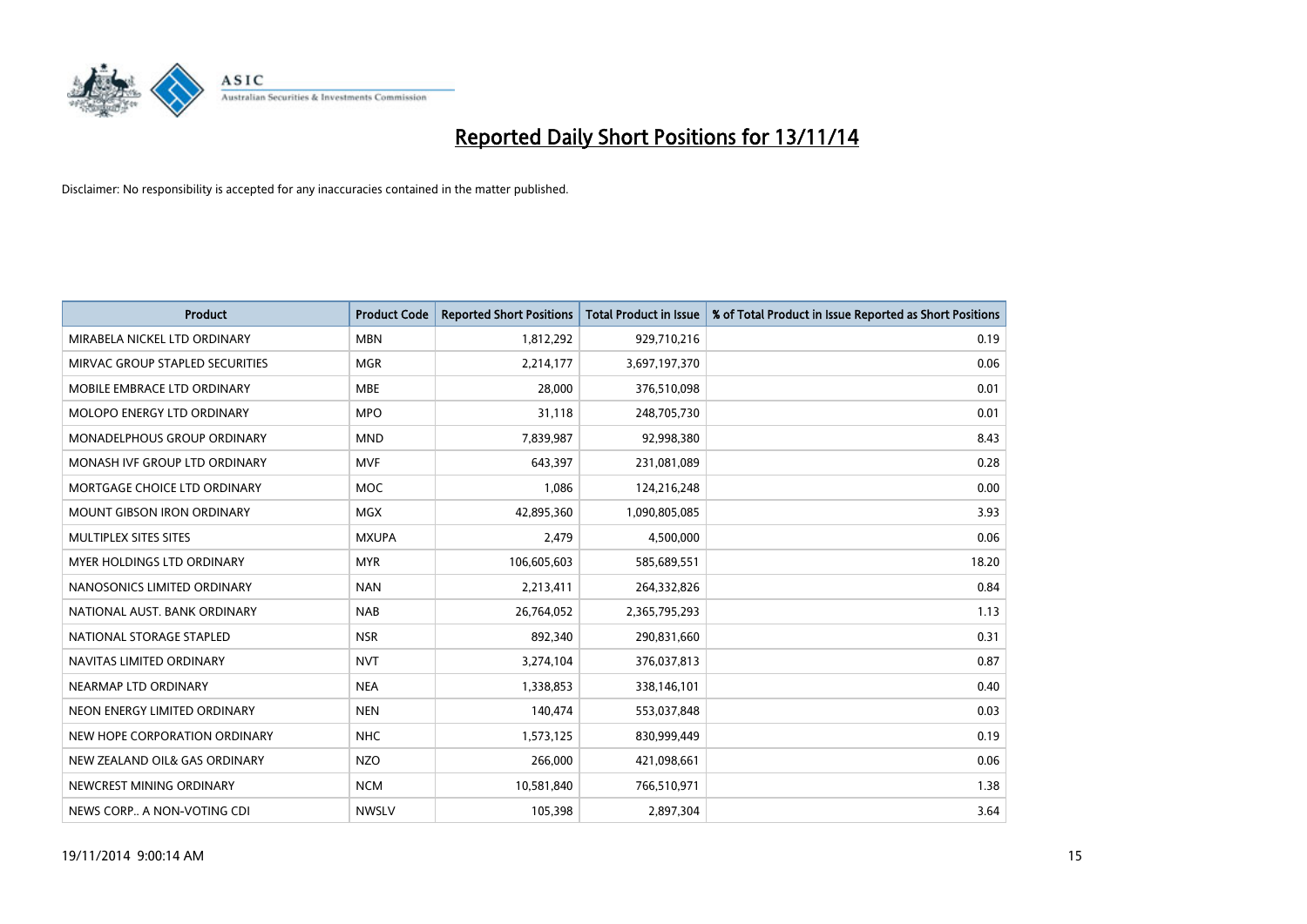

| <b>Product</b>                         | <b>Product Code</b> | <b>Reported Short Positions</b> | <b>Total Product in Issue</b> | % of Total Product in Issue Reported as Short Positions |
|----------------------------------------|---------------------|---------------------------------|-------------------------------|---------------------------------------------------------|
| NEWS CORP B VOTING CDI                 | <b>NWS</b>          | 2,430,833                       | 23,258,606                    | 10.45                                                   |
| NEWSAT LIMITED ORDINARY                | <b>NWT</b>          | 6,777,586                       | 643,199,841                   | 1.05                                                    |
| NEXTDC LIMITED ORDINARY                | <b>NXT</b>          | 19,279,136                      | 193,154,486                   | 9.98                                                    |
| NEXUS ENERGY LIMITED ORDINARY          | <b>NXS</b>          | 83,983                          | 1,330,219,459                 | 0.01                                                    |
| NIB HOLDINGS LIMITED ORDINARY          | <b>NHF</b>          | 2,423,250                       | 439,004,182                   | 0.55                                                    |
| NINE ENTERTAINMENT ORDINARY            | <b>NEC</b>          | 10,929,086                      | 940,295,023                   | 1.16                                                    |
| NOBLE MINERAL RES ORDINARY             | <b>NMG</b>          | 2,365,726                       | 666,397,952                   | 0.36                                                    |
| NORTHERN IRON LTD ORDINARY             | <b>NFE</b>          | 11,392                          | 484,405,314                   | 0.00                                                    |
| NORTHERN STAR ORDINARY                 | <b>NST</b>          | 14,942,175                      | 592,256,718                   | 2.52                                                    |
| NOVION PROPERTY GRP STAPLED SECURITIES | <b>NVN</b>          | 12,084,436                      | 3,050,355,727                 | 0.40                                                    |
| NRW HOLDINGS LIMITED ORDINARY          | <b>NWH</b>          | 11,747,404                      | 278,888,011                   | 4.21                                                    |
| NUFARM LIMITED ORDINARY                | <b>NUF</b>          | 10,449,621                      | 264, 367, 746                 | 3.95                                                    |
| NUPLEX INDUSTRIES ORDINARY             | <b>NPX</b>          | 1,000                           | 198,125,827                   | 0.00                                                    |
| OCEANAGOLD CORP. CHESS DEPOSITARY INT  | <b>OGC</b>          | 1,713,190                       | 301,520,186                   | 0.57                                                    |
| OIL SEARCH LTD ORDINARY                | OSH                 | 4,857,089                       | 1,522,692,587                 | 0.32                                                    |
| OM HOLDINGS LIMITED ORDINARY           | OMH                 | 58,082                          | 733,423,337                   | 0.01                                                    |
| ORBIS GOLD LTD ORDINARY                | OBS                 | 10,000                          | 249,886,056                   | 0.00                                                    |
| ORICA LIMITED ORDINARY                 | ORI                 | 18,114,381                      | 372,743,291                   | 4.86                                                    |
| ORIGIN ENERGY ORDINARY                 | <b>ORG</b>          | 7,766,024                       | 1,106,302,799                 | 0.70                                                    |
| OROCOBRE LIMITED ORDINARY              | <b>ORE</b>          | 2,707,967                       | 132,041,911                   | 2.05                                                    |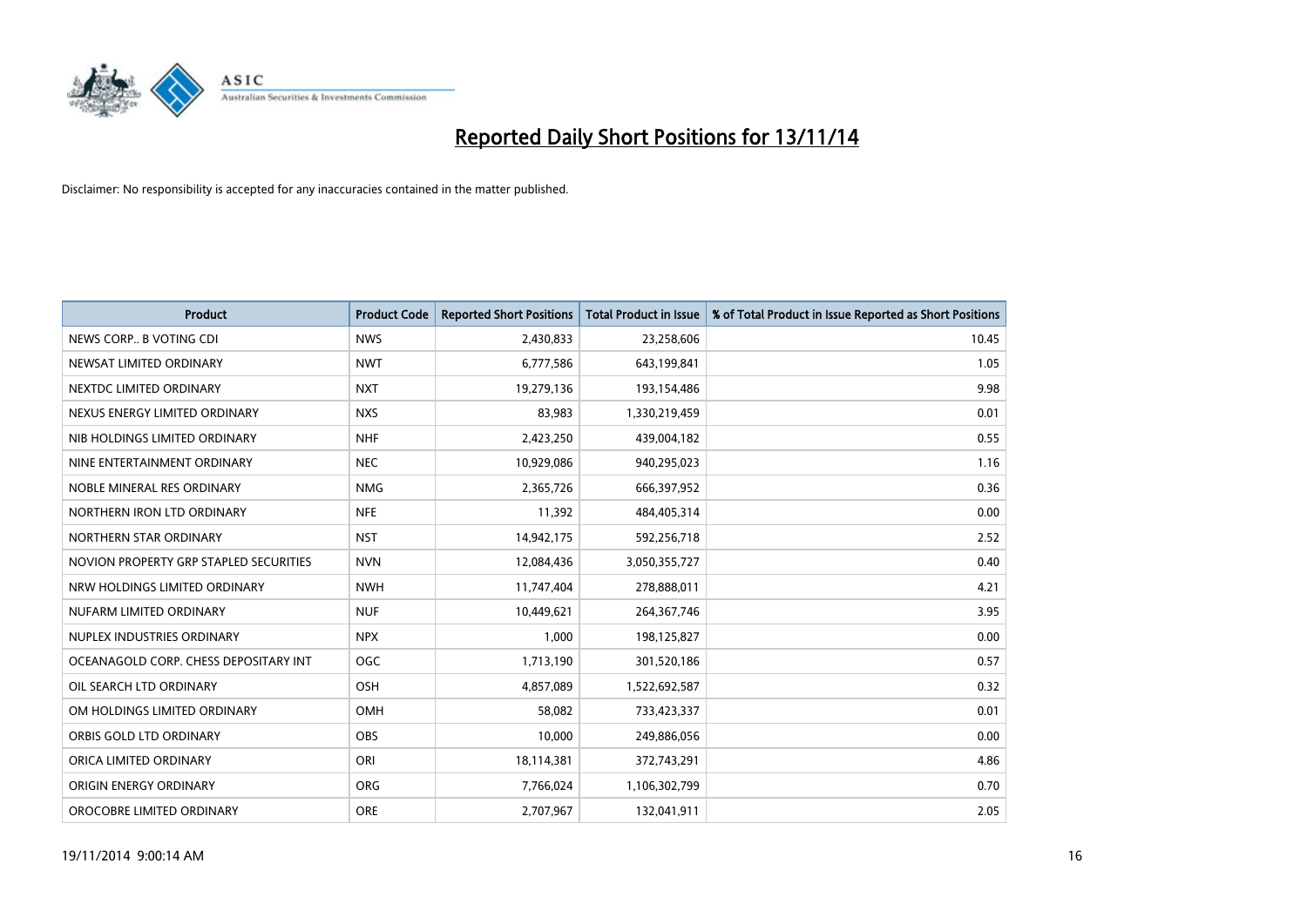

| <b>Product</b>                 | <b>Product Code</b> | <b>Reported Short Positions</b> | <b>Total Product in Issue</b> | % of Total Product in Issue Reported as Short Positions |
|--------------------------------|---------------------|---------------------------------|-------------------------------|---------------------------------------------------------|
| ORORA LIMITED ORDINARY         | <b>ORA</b>          | 7,468,381                       | 1,206,684,923                 | 0.62                                                    |
| OROTONGROUP LIMITED ORDINARY   | ORL                 | 253,283                         | 40,880,902                    | 0.62                                                    |
| OZ MINERALS ORDINARY           | <b>OZL</b>          | 16,177,939                      | 303,470,022                   | 5.33                                                    |
| OZFOREX GROUP LTD ORDINARY     | <b>OFX</b>          | 6,467,429                       | 240,000,000                   | 2.69                                                    |
| <b>PACIFIC BRANDS ORDINARY</b> | <b>PBG</b>          | 68,347,229                      | 917,226,291                   | 7.45                                                    |
| PACT GROUP HLDGS LTD ORDINARY  | <b>PGH</b>          | 2,917,990                       | 294,097,961                   | 0.99                                                    |
| PALADIN ENERGY LTD ORDINARY    | <b>PDN</b>          | 111,837,153                     | 964,894,574                   | 11.59                                                   |
| PANAUST LIMITED ORDINARY       | <b>PNA</b>          | 108,174                         | 636,599,496                   | 0.02                                                    |
| PANORAMA SYNERGY LTD ORDINARY  | <b>PSY</b>          | 26,067                          | 493,403,798                   | 0.01                                                    |
| PANORAMIC RESOURCES ORDINARY   | PAN                 | 229,303                         | 322,275,824                   | 0.07                                                    |
| PANTERRA GOLD LTD ORDINARY     | PGI                 | $\mathbf{1}$                    | 846,215,609                   | 0.00                                                    |
| PAPERLINX LIMITED ORDINARY     | <b>PPX</b>          | 44,691                          | 665,181,261                   | 0.01                                                    |
| PAPILLON RES LTD ORDINARY      | PIR                 | 17,561                          | 356,976,210                   | 0.00                                                    |
| PATTIES FOODS LTD ORDINARY     | PFL                 | 9,001                           | 139,144,338                   | 0.01                                                    |
| PEET LIMITED ORDINARY          | <b>PPC</b>          | 54,819                          | 438,587,714                   | 0.01                                                    |
| PERPETUAL LIMITED ORDINARY     | PPT                 | 1,132,221                       | 46,574,426                    | 2.43                                                    |
| PERSEUS MINING LTD ORDINARY    | PRU                 | 22,247,089                      | 526,656,401                   | 4.22                                                    |
| PHARMAXIS LTD ORDINARY         | <b>PXS</b>          | 501,000                         | 310,120,349                   | 0.16                                                    |
| PHOSPHAGENICS LTD. ORDINARY    | POH                 | 43,750                          | 1,261,965,957                 | 0.00                                                    |
| PLATINUM ASSET ORDINARY        | <b>PTM</b>          | 2,593,660                       | 580,891,982                   | 0.45                                                    |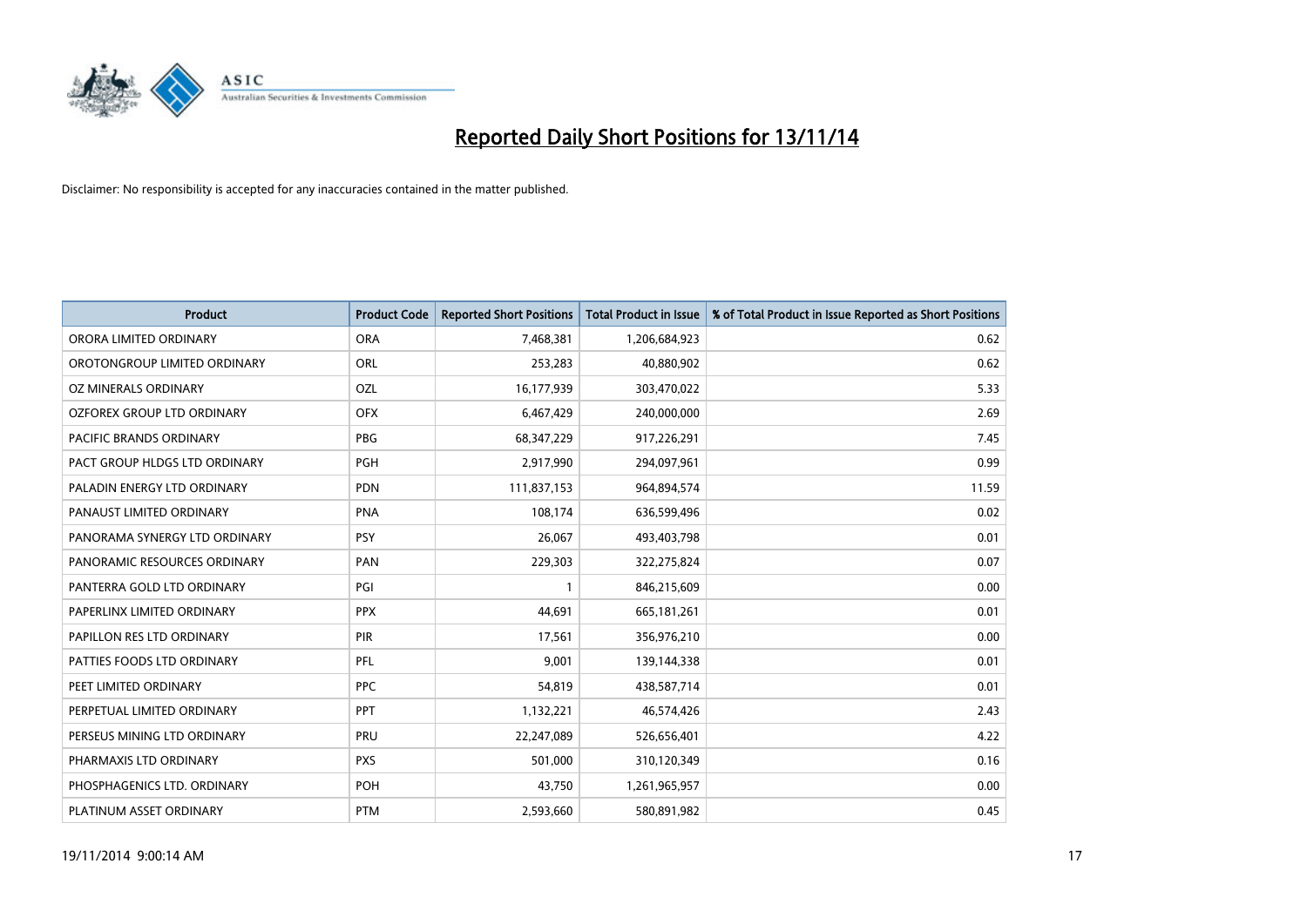

| <b>Product</b>                      | <b>Product Code</b> | <b>Reported Short Positions</b> | <b>Total Product in Issue</b> | % of Total Product in Issue Reported as Short Positions |
|-------------------------------------|---------------------|---------------------------------|-------------------------------|---------------------------------------------------------|
| PLATINUM AUSTRALIA ORDINARY         | <b>PLA</b>          | 836,127                         | 504,968,043                   | 0.17                                                    |
| PMP LIMITED ORDINARY                | <b>PMP</b>          | 27,581                          | 323,781,124                   | 0.01                                                    |
| POSEIDON NICK LTD ORDINARY          | <b>POS</b>          | 1,358,000                       | 601,024,910                   | 0.23                                                    |
| PRANA BIOTECHNOLOGY ORDINARY        | <b>PBT</b>          | 2,803,283                       | 488,936,960                   | 0.57                                                    |
| PREMIER INVESTMENTS ORDINARY        | <b>PMV</b>          | 239,367                         | 155,900,075                   | 0.15                                                    |
| PRIMA BIOMED LTD ORDINARY           | PRR                 | 132,361                         | 1,271,465,443                 | 0.01                                                    |
| PRIMARY HEALTH CARE ORDINARY        | <b>PRY</b>          | 25,164,256                      | 512,130,550                   | 4.91                                                    |
| PRIME MEDIA GRP LTD ORDINARY        | <b>PRT</b>          | 1,456,318                       | 366,330,303                   | 0.40                                                    |
| PROGRAMMED ORDINARY                 | <b>PRG</b>          | 136,300                         | 118,651,911                   | 0.11                                                    |
| PURA VIDA ENERGY NL ORDINARY        | <b>PVD</b>          | 179,050                         | 130,130,698                   | 0.14                                                    |
| <b>QANTAS AIRWAYS ORDINARY</b>      | QAN                 | 28,247,883                      | 2,196,330,250                 | 1.29                                                    |
| <b>OBE INSURANCE GROUP ORDINARY</b> | <b>OBE</b>          | 19,615,275                      | 1,364,945,301                 | 1.44                                                    |
| <b>QUBE HOLDINGS LTD ORDINARY</b>   | <b>QUB</b>          | 4,330,254                       | 1,054,428,076                 | 0.41                                                    |
| RAMSAY HEALTH CARE ORDINARY         | <b>RHC</b>          | 488,336                         | 202,081,252                   | 0.24                                                    |
| <b>RCG CORPORATION LTD ORDINARY</b> | <b>RCG</b>          | 387,354                         | 263,808,625                   | 0.15                                                    |
| <b>RCR TOMLINSON ORDINARY</b>       | <b>RCR</b>          | 302,474                         | 139,000,806                   | 0.22                                                    |
| <b>REA GROUP ORDINARY</b>           | <b>REA</b>          | 1,886,684                       | 131,714,699                   | 1.43                                                    |
| RECALL HOLDINGS LTD ORDINARY        | <b>REC</b>          | 6,291,601                       | 313,149,677                   | 2.01                                                    |
| <b>RECKON LIMITED ORDINARY</b>      | <b>RKN</b>          | 1,376,787                       | 112,084,762                   | 1.23                                                    |
| RED 5 LIMITED ORDINARY              | <b>RED</b>          | 174,740                         | 759,451,008                   | 0.02                                                    |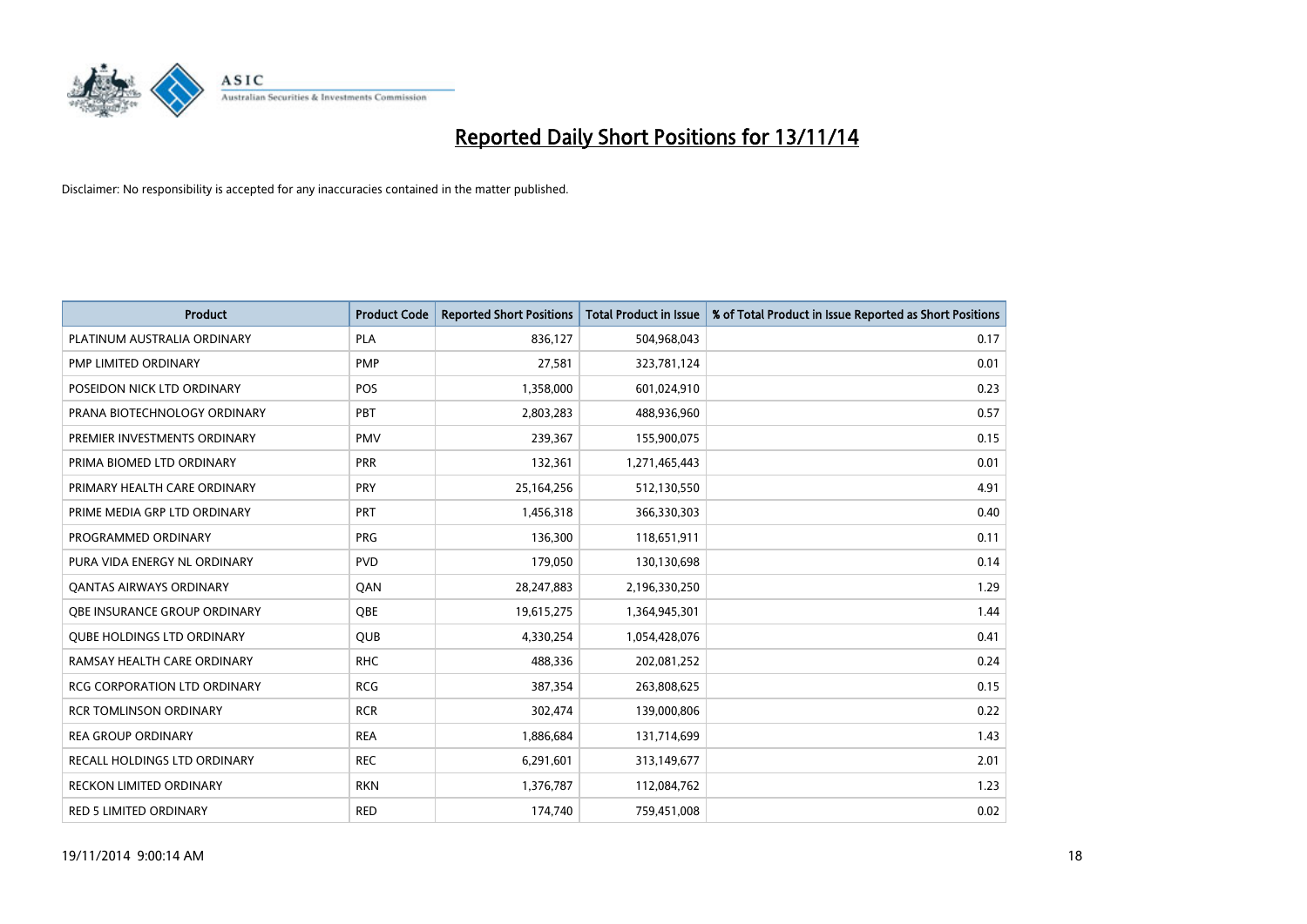

| <b>Product</b>                    | <b>Product Code</b> | <b>Reported Short Positions</b> | <b>Total Product in Issue</b> | % of Total Product in Issue Reported as Short Positions |
|-----------------------------------|---------------------|---------------------------------|-------------------------------|---------------------------------------------------------|
| <b>RED FORK ENERGY ORDINARY</b>   | <b>RFE</b>          | 333,124                         | 501,051,719                   | 0.07                                                    |
| REDBANK ENERGY LTD ORDINARY       | AEJ                 | 13                              | 786,287                       | 0.00                                                    |
| REED RESOURCES LTD ORDINARY       | <b>RDR</b>          | 2,000                           | 499,453,895                   | 0.00                                                    |
| REGIS HEALTHCARE LTD ORDINARY     | <b>REG</b>          | 785,540                         | 300,345,797                   | 0.26                                                    |
| <b>REGIS RESOURCES ORDINARY</b>   | <b>RRL</b>          | 51,746,306                      | 499,781,595                   | 10.35                                                   |
| RESMED INC CDI 10:1               | <b>RMD</b>          | 34,782,325                      | 1,397,522,030                 | 2.49                                                    |
| <b>RESOLUTE MINING ORDINARY</b>   | <b>RSG</b>          | 12,002,970                      | 641,189,223                   | 1.87                                                    |
| RESOURCE GENERATION ORDINARY      | <b>RES</b>          | 1,220                           | 581,380,338                   | 0.00                                                    |
| <b>RETAIL FOOD GROUP ORDINARY</b> | <b>RFG</b>          | 5,544,758                       | 154,379,893                   | 3.59                                                    |
| REX MINERALS LIMITED ORDINARY     | <b>RXM</b>          | 1,073,293                       | 220,519,784                   | 0.49                                                    |
| RIO TINTO LIMITED ORDINARY        | <b>RIO</b>          | 6,084,832                       | 435,758,720                   | 1.40                                                    |
| ROC OIL COMPANY ORDINARY          | <b>ROC</b>          | 1,456,084                       | 687,618,400                   | 0.21                                                    |
| ROX RESOURCES ORDINARY            | <b>RXL</b>          | 5,523,255                       | 849,673,095                   | 0.65                                                    |
| ROYAL WOLF HOLDINGS ORDINARY      | <b>RWH</b>          | 210,281                         | 100,387,052                   | 0.21                                                    |
| SAI GLOBAL LIMITED ORDINARY       | SAI                 | 621,538                         | 211,726,802                   | 0.29                                                    |
| SALMAT LIMITED ORDINARY           | <b>SLM</b>          | 101,231                         | 159,812,799                   | 0.06                                                    |
| SAMSON OIL & GAS LTD ORDINARY     | SSN                 | 15,399,860                      | 2,837,782,022                 | 0.54                                                    |
| SANDFIRE RESOURCES ORDINARY       | <b>SFR</b>          | 3,052,375                       | 155,840,968                   | 1.96                                                    |
| SANTOS LTD ORDINARY               | <b>STO</b>          | 8,568,213                       | 982,270,775                   | 0.87                                                    |
| SARACEN MINERAL ORDINARY          | SAR                 | 6,892,282                       | 792,784,738                   | 0.87                                                    |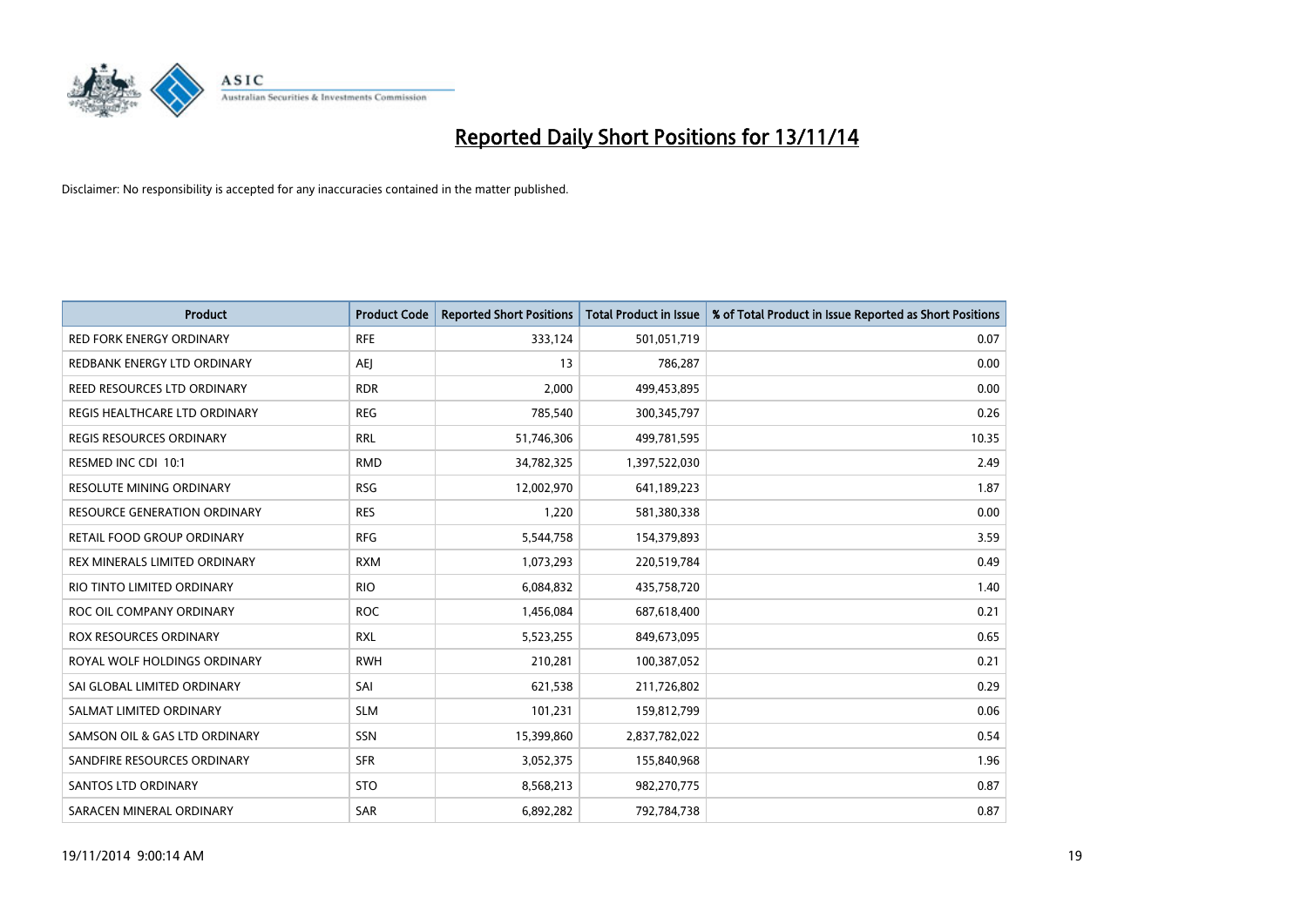

| <b>Product</b>                           | <b>Product Code</b> | <b>Reported Short Positions</b> | <b>Total Product in Issue</b> | % of Total Product in Issue Reported as Short Positions |
|------------------------------------------|---------------------|---------------------------------|-------------------------------|---------------------------------------------------------|
| SCA PROPERTY GROUP STAPLED SECURITIES    | SCP                 | 17,554,111                      | 648,628,320                   | 2.71                                                    |
| <b>SCENTRE GRP STAPLED</b>               | <b>SCG</b>          | 23,171,991                      | 5,324,296,678                 | 0.44                                                    |
| SEDGMAN LIMITED ORDINARY                 | <b>SDM</b>          | 1,128,550                       | 227,059,277                   | 0.50                                                    |
| SEEK LIMITED ORDINARY                    | <b>SEK</b>          | 11,572,277                      | 342,335,122                   | 3.38                                                    |
| SELECT HARVESTS ORDINARY                 | SHV                 | 1,186,883                       | 70.940.874                    | 1.67                                                    |
| SENEX ENERGY LIMITED ORDINARY            | SXY                 | 49,570,895                      | 1,149,657,377                 | 4.31                                                    |
| SERVICE STREAM ORDINARY                  | <b>SSM</b>          | 30                              | 386,389,873                   | 0.00                                                    |
| SEVEN GROUP HOLDINGS ORDINARY            | <b>SVW</b>          | 1,671,936                       | 299,199,240                   | 0.56                                                    |
| SEVEN WEST MEDIA LTD ORDINARY            | <b>SWM</b>          | 18,311,479                      | 999,160,872                   | 1.83                                                    |
| SEYMOUR WHYTE LTD ORDINARY               | <b>SWL</b>          | 28,988                          | 87,647,595                    | 0.03                                                    |
| SIGMA PHARMACEUTICAL ORDINARY            | <b>SIP</b>          | 23,880,485                      | 1,108,086,575                 | 2.16                                                    |
| SILEX SYSTEMS ORDINARY                   | <b>SLX</b>          | 8,206,223                       | 170,467,339                   | 4.81                                                    |
| SILVER CHEF LIMITED ORDINARY             | SIV                 | 22,749                          | 29,640,865                    | 0.08                                                    |
| SILVER LAKE RESOURCE ORDINARY            | <b>SLR</b>          | 26,133,933                      | 503,233,971                   | 5.19                                                    |
| SIMAVITA LTD CDI 1:1                     | <b>SVA</b>          | 61,949                          | 73,366,351                    | 0.08                                                    |
| SIMS METAL MGMT LTD ORDINARY             | SGM                 | 16,123,889                      | 204,633,630                   | 7.88                                                    |
| SINGAPORE TELECOMM. CHESS DEPOSITARY INT | SGT                 | 562,326                         | 115,837,110                   | 0.49                                                    |
| SINO GAS ENERGY ORDINARY                 | <b>SEH</b>          | 11,374,283                      | 1,542,672,358                 | 0.74                                                    |
| SIRIUS RESOURCES NL ORDINARY             | <b>SIR</b>          | 16,103,130                      | 341,438,269                   | 4.72                                                    |
| SIRTEX MEDICAL ORDINARY                  | <b>SRX</b>          | 91,639                          | 56,530,231                    | 0.16                                                    |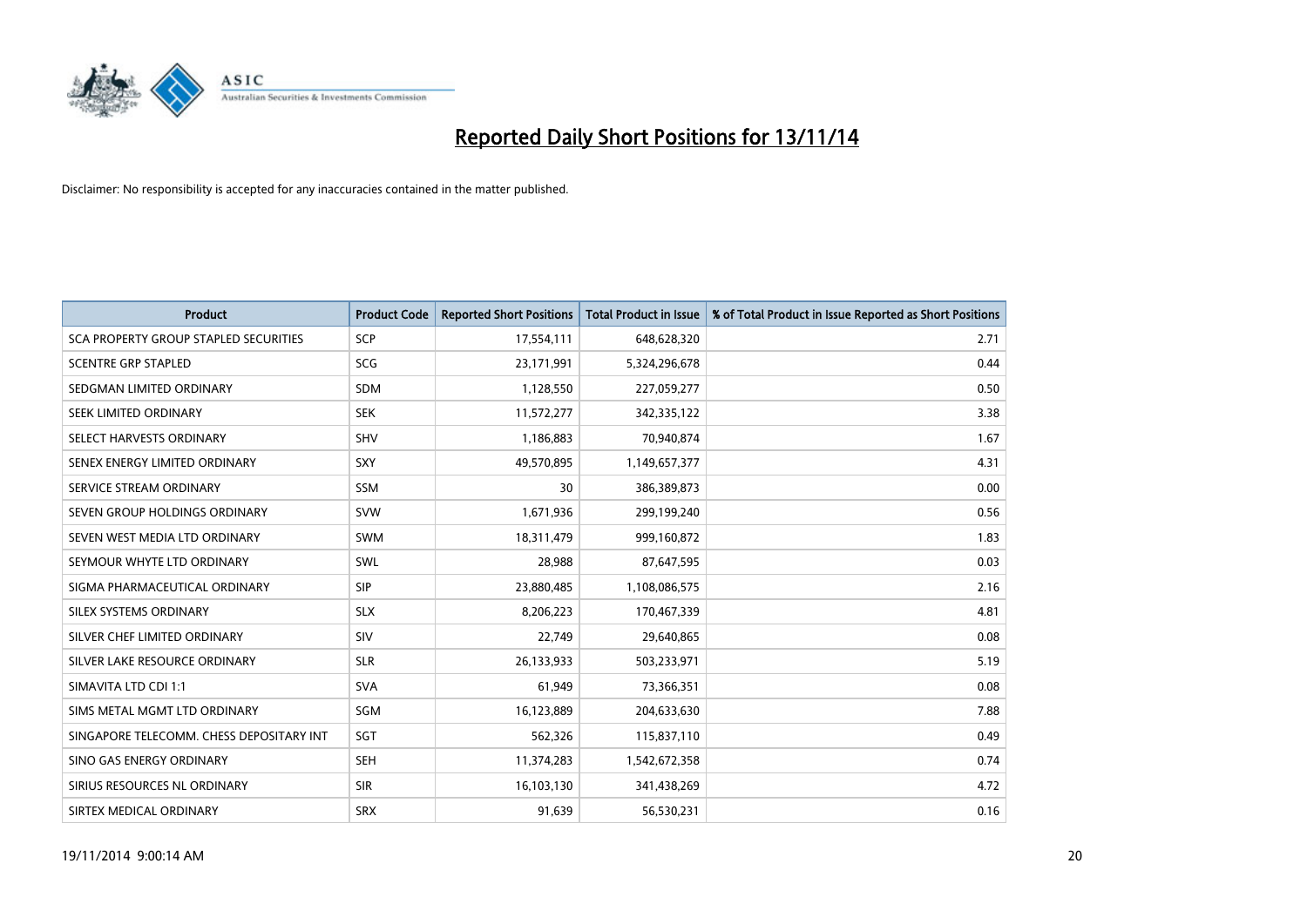

| <b>Product</b>                           | <b>Product Code</b> | <b>Reported Short Positions</b> | <b>Total Product in Issue</b> | % of Total Product in Issue Reported as Short Positions |
|------------------------------------------|---------------------|---------------------------------|-------------------------------|---------------------------------------------------------|
| SKILLED GROUP LTD ORDINARY               | <b>SKE</b>          | 6,834,902                       | 235,753,791                   | 2.90                                                    |
| SKY NETWORK ORDINARY                     | <b>SKT</b>          | 11,447,236                      | 389,139,785                   | 2.94                                                    |
| SKYCITY ENT GRP LTD ORDINARY             | <b>SKC</b>          | 8,024,326                       | 587,472,741                   | 1.37                                                    |
| <b>SLATER &amp; GORDON ORDINARY</b>      | SGH                 | 2,990,727                       | 205,810,288                   | 1.45                                                    |
| SMARTGRP CORPORATION ORDINARY            | <b>SIQ</b>          | 37,101                          | 101,461,150                   | 0.04                                                    |
| SMS MANAGEMENT, ORDINARY                 | <b>SMX</b>          | 1,873,575                       | 69,394,537                    | 2.70                                                    |
| SONIC HEALTHCARE ORDINARY                | <b>SHL</b>          | 2,566,296                       | 401,171,556                   | 0.64                                                    |
| SOUL PATTINSON (W.H) ORDINARY            | SOL                 | 17,095                          | 239,395,320                   | 0.01                                                    |
| SP AUSNET STAPLED SECURITIES             | SPN                 | 568,395                         | 3,425,244,162                 | 0.02                                                    |
| SPARK INFRASTRUCTURE STAPLED US PROHIBT. | SKI                 | 12,975,722                      | 1,466,360,128                 | 0.88                                                    |
| SPARK NEW ZEALAND ORDINARY               | <b>SPK</b>          | 12,856,386                      | 1,834,767,958                 | 0.70                                                    |
| SPDR 200 FUND ETF UNITS                  | <b>STW</b>          | 107,700                         | 46,846,865                    | 0.23                                                    |
| SPECIALTY FASHION ORDINARY               | <b>SFH</b>          | 104,530                         | 192,236,121                   | 0.05                                                    |
| SPOTLESS GRP HLD LTD ORDINARY            | <b>SPO</b>          | 31,132,642                      | 1,098,290,178                 | 2.83                                                    |
| ST BARBARA LIMITED ORDINARY              | <b>SBM</b>          | 9,903,214                       | 494,269,192                   | 2.00                                                    |
| STARPHARMA HOLDINGS ORDINARY             | SPL                 | 13,196,765                      | 319,008,325                   | 4.14                                                    |
| STEADFAST GROUP LTD ORDINARY             | SDF                 | 11,506,809                      | 503,352,992                   | 2.29                                                    |
| STHN CROSS MEDIA ORDINARY                | <b>SXL</b>          | 40,729,956                      | 731,319,622                   | 5.57                                                    |
| STOCKLAND UNITS/ORD STAPLED              | SGP                 | 8,922,380                       | 2,348,746,744                 | 0.38                                                    |
| STRAITS RES LTD. ORDINARY                | <b>SRO</b>          | 20,370                          | 1,217,730,293                 | 0.00                                                    |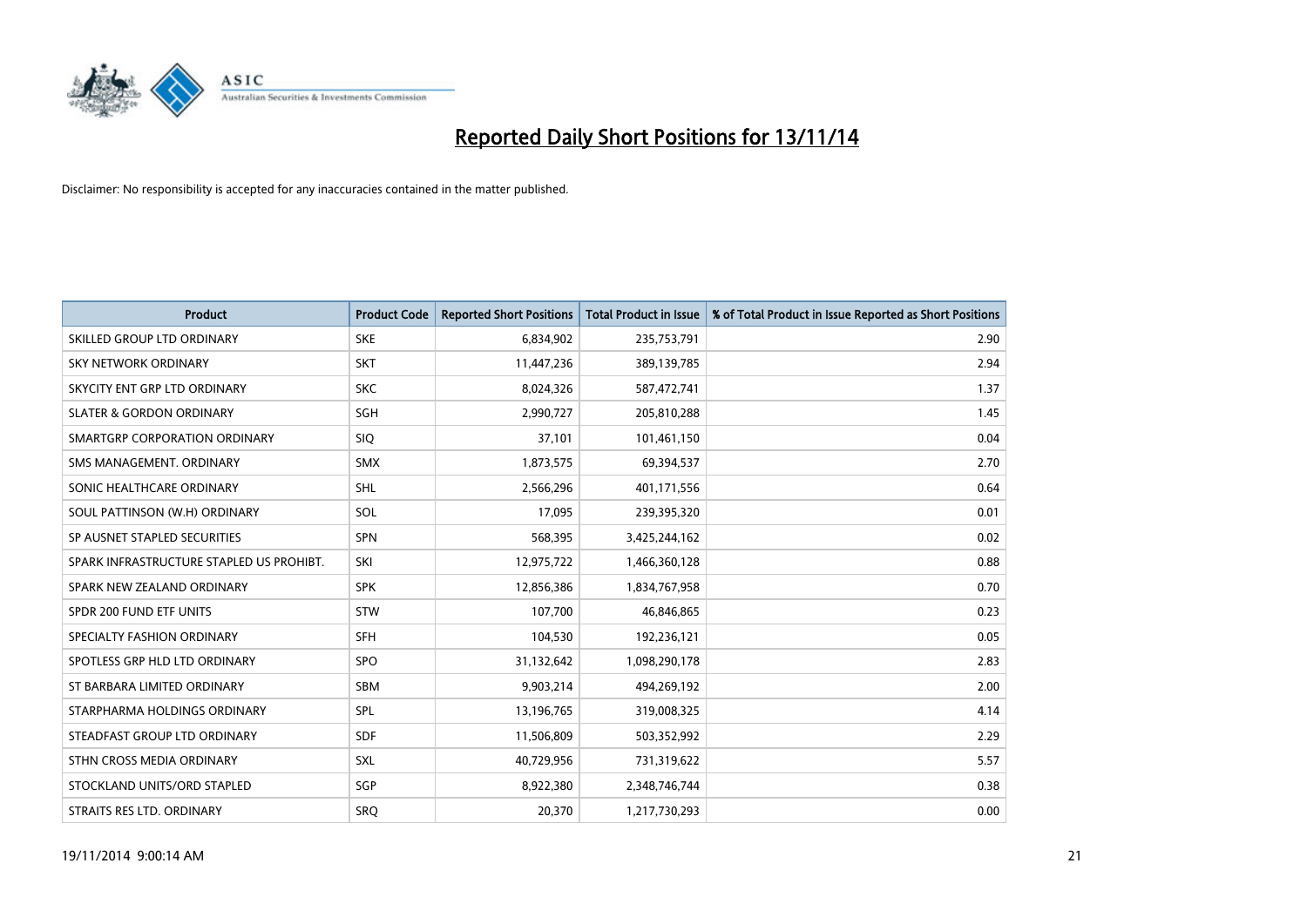

| <b>Product</b>                   | <b>Product Code</b> | <b>Reported Short Positions</b> | <b>Total Product in Issue</b> | % of Total Product in Issue Reported as Short Positions |
|----------------------------------|---------------------|---------------------------------|-------------------------------|---------------------------------------------------------|
| STRIKE ENERGY LTD ORDINARY       | <b>STX</b>          | 4.000                           | 833,330,946                   | 0.00                                                    |
| STW COMMUNICATIONS ORDINARY      | SGN                 | 5,021,544                       | 409,699,000                   | 1.23                                                    |
| SUNCORP GROUP LTD ORDINARY       | <b>SUN</b>          | 7,279,422                       | 1,286,600,980                 | 0.57                                                    |
| SUNDANCE ENERGY ORDINARY         | <b>SEA</b>          | 2,310,899                       | 549,207,339                   | 0.42                                                    |
| SUNDANCE RESOURCES ORDINARY      | <b>SDL</b>          | 95,810,471                      | 3,082,028,456                 | 3.11                                                    |
| SUNLAND GROUP LTD ORDINARY       | <b>SDG</b>          | 100,654                         | 181,710,087                   | 0.06                                                    |
| SUPER RET REP LTD ORDINARY       | SUL                 | 14,590,327                      | 196,897,430                   | 7.41                                                    |
| <b>SWICK MINING ORDINARY</b>     | <b>SWK</b>          | 50,000                          | 216,729,450                   | 0.02                                                    |
| SYD AIRPORT STAPLED US PROHIBIT. | SYD                 | 35,141,304                      | 2,216,216,041                 | 1.59                                                    |
| SYRAH RESOURCES ORDINARY         | <b>SYR</b>          | 5,112,310                       | 164,135,076                   | 3.11                                                    |
| TABCORP HOLDINGS LTD ORDINARY    | <b>TAH</b>          | 16,854,821                      | 765,652,364                   | 2.20                                                    |
| TAP OIL LIMITED ORDINARY         | <b>TAP</b>          | 91,339                          | 243,186,639                   | 0.04                                                    |
| TASSAL GROUP LIMITED ORDINARY    | <b>TGR</b>          | 263,180                         | 146,897,115                   | 0.18                                                    |
| <b>TATTS GROUP LTD ORDINARY</b>  | <b>TTS</b>          | 31,151,291                      | 1,445,759,948                 | 2.15                                                    |
| <b>TECHNOLOGY ONE ORDINARY</b>   | <b>TNE</b>          | 1,594,601                       | 308,796,455                   | 0.52                                                    |
| TELECOM CORPORATION ORDINARY     | <b>TEL</b>          | 149,355                         | 1,828,530,844                 | 0.01                                                    |
| TELSTRA CORPORATION. ORDINARY    | <b>TLS</b>          | 47,315,205                      | 12,225,655,836                | 0.39                                                    |
| TEN NETWORK HOLDINGS ORDINARY    | <b>TEN</b>          | 138,320,403                     | 2,630,984,596                 | 5.26                                                    |
| TERANGA GOLD CORP CDI 1:1        | TGZ                 | 32,968                          | 72,850,029                    | 0.05                                                    |
| TFS CORPORATION LTD ORDINARY     | <b>TFC</b>          | 8,460,135                       | 325,267,408                   | 2.60                                                    |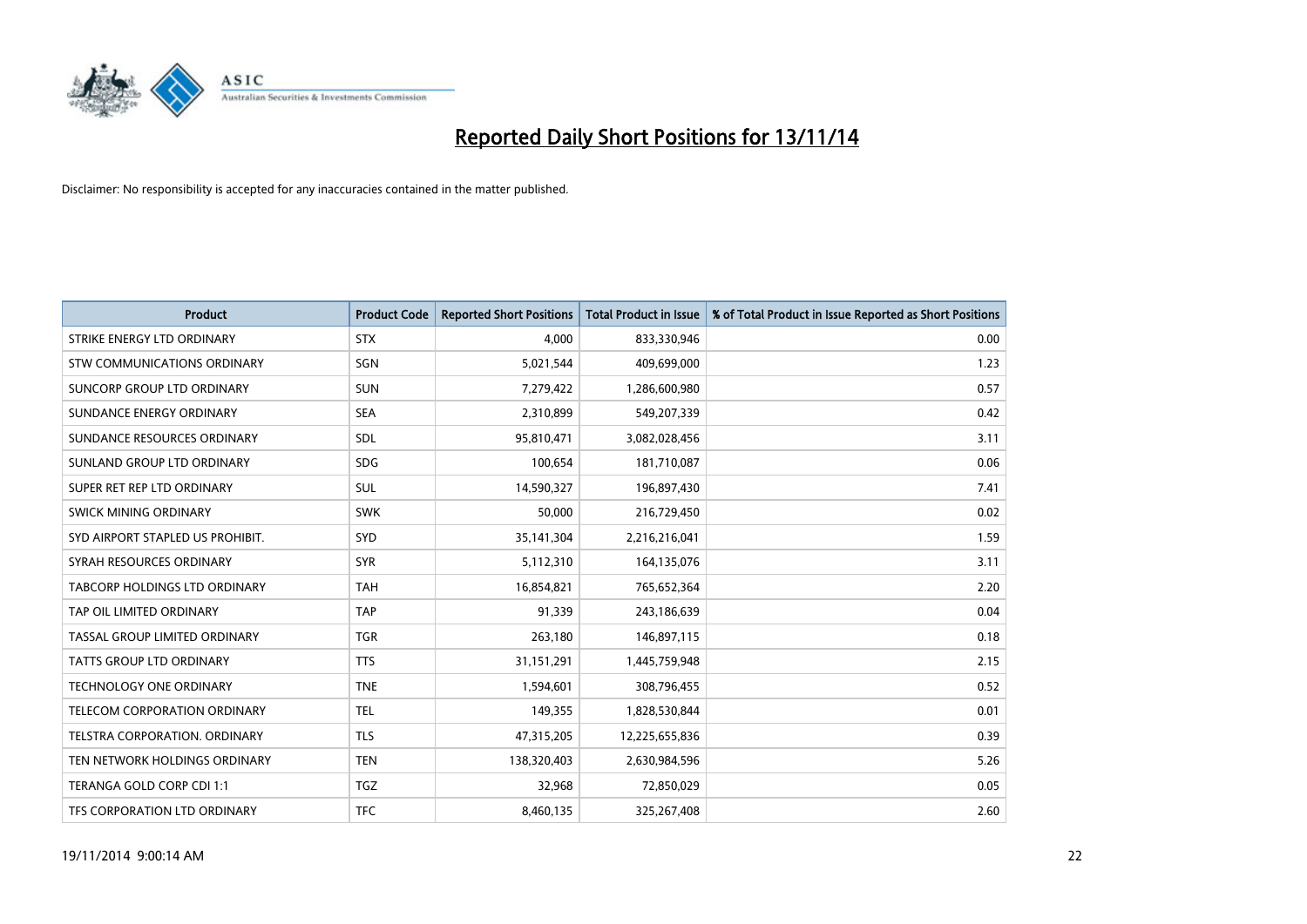

| <b>Product</b>                       | <b>Product Code</b> | <b>Reported Short Positions</b> | <b>Total Product in Issue</b> | % of Total Product in Issue Reported as Short Positions |
|--------------------------------------|---------------------|---------------------------------|-------------------------------|---------------------------------------------------------|
| THE REJECT SHOP ORDINARY             | <b>TRS</b>          | 2,323,620                       | 28,844,648                    | 8.06                                                    |
| THINK CHILDCARE EDU ORDINARY         | <b>TNK</b>          | 396,913                         | 39,600,000                    | 1.00                                                    |
| THORN GROUP LIMITED ORDINARY         | <b>TGA</b>          | 4,838                           | 150,634,985                   | 0.00                                                    |
| TIGER RESOURCES ORDINARY             | <b>TGS</b>          | 14,093,724                      | 1,143,541,406                 | 1.23                                                    |
| TOLL HOLDINGS LTD ORDINARY           | <b>TOL</b>          | 17,653,773                      | 717,318,622                   | 2.46                                                    |
| TORO ENERGY LIMITED ORDINARY         | <b>TOE</b>          | 21,518                          | 1,567,784,418                 | 0.00                                                    |
| TOX FREE SOLUTIONS ORDINARY          | <b>TOX</b>          | 2,073,340                       | 133,752,359                   | 1.55                                                    |
| TPG TELECOM LIMITED ORDINARY         | <b>TPM</b>          | 10,877,656                      | 793,808,141                   | 1.37                                                    |
| <b>TRADE ME GROUP ORDINARY</b>       | <b>TME</b>          | 6,320,418                       | 396,913,549                   | 1.59                                                    |
| <b>TRANSFIELD SERVICES ORDINARY</b>  | <b>TSE</b>          | 6,635,137                       | 512,457,716                   | 1.29                                                    |
| TRANSPACIFIC INDUST. ORDINARY        | <b>TPI</b>          | 26,259,266                      | 1,579,648,778                 | 1.66                                                    |
| TRANSURBAN GROUP TRIPLE STAPLED SEC. | <b>TCL</b>          | 23,049,015                      | 1,906,390,878                 | 1.21                                                    |
| <b>TREASURY GROUP ORDINARY</b>       | <b>TRG</b>          | 30,399                          | 23,697,498                    | 0.13                                                    |
| TREASURY WINE ESTATE ORDINARY        | <b>TWE</b>          | 10,979,487                      | 651,261,403                   | 1.69                                                    |
| TROY RESOURCES LTD ORDINARY          | <b>TRY</b>          | 5,651,089                       | 195,265,161                   | 2.89                                                    |
| UGL LIMITED ORDINARY                 | UGL                 | 19,110,654                      | 166,511,240                   | 11.48                                                   |
| UNILIFE CORPORATION CDI 6:1          | <b>UNS</b>          | 315,000                         | 277,673,970                   | 0.11                                                    |
| UNITY MINING LTD ORDINARY            | <b>UML</b>          | 319,871                         | 1,133,122,711                 | 0.03                                                    |
| UXC LIMITED ORDINARY                 | <b>UXC</b>          | 2,532,054                       | 329,728,102                   | 0.77                                                    |
| <b>VEDA GROUP LTD ORDINARY</b>       | <b>VED</b>          | 12,375,403                      | 842,055,406                   | 1.47                                                    |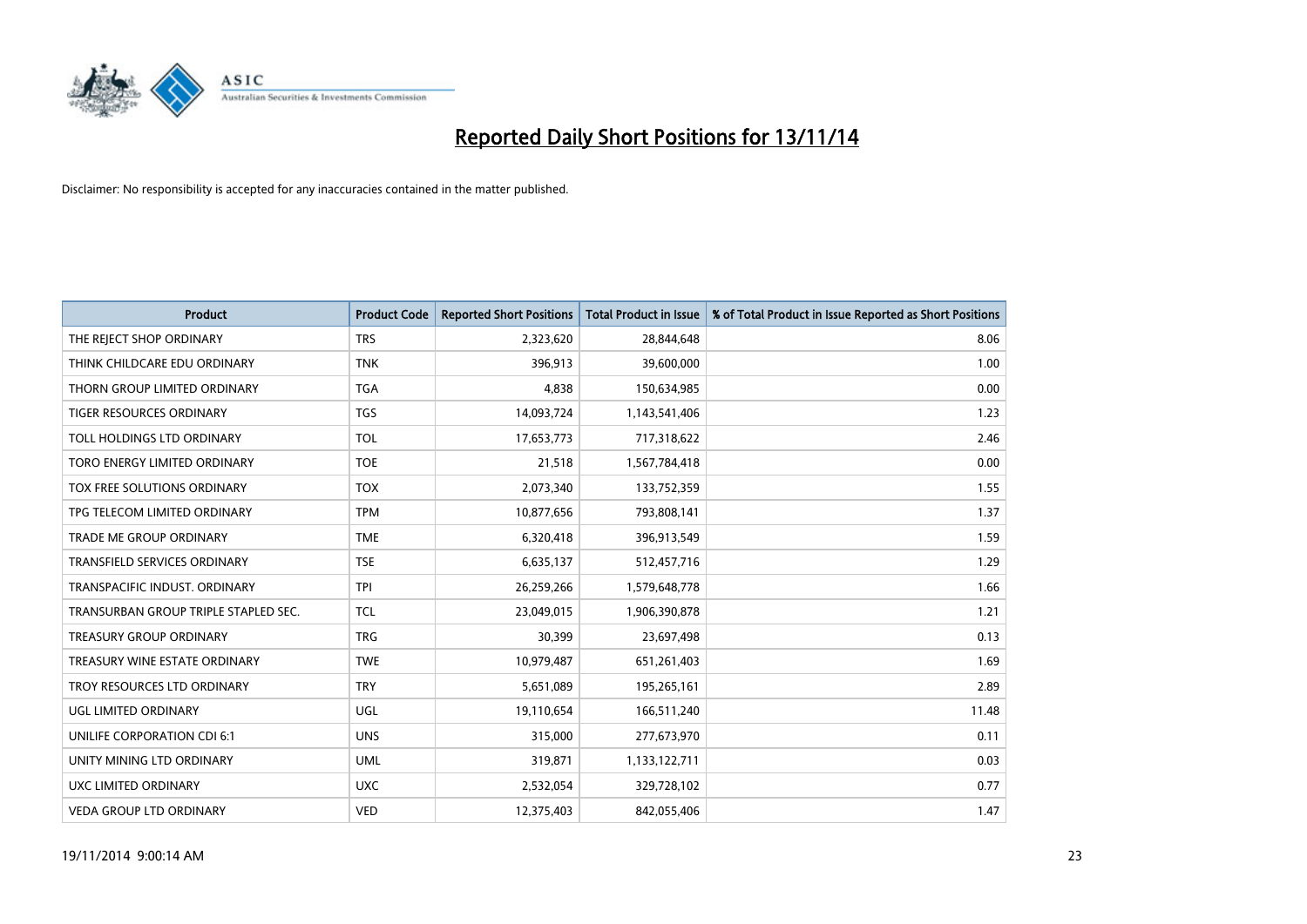

| <b>Product</b>                       | <b>Product Code</b> | <b>Reported Short Positions</b> | <b>Total Product in Issue</b> | % of Total Product in Issue Reported as Short Positions |
|--------------------------------------|---------------------|---------------------------------|-------------------------------|---------------------------------------------------------|
| <b>VENTURE MINERALS ORDINARY</b>     | <b>VMS</b>          | 238,000                         | 287,320,170                   | 0.08                                                    |
| VILLAGE ROADSHOW LTD ORDINARY        | <b>VRL</b>          | 550,618                         | 159,509,459                   | 0.35                                                    |
| <b>VIRGIN AUS HLDG LTD ORDINARY</b>  | <b>VAH</b>          | 48,367,811                      | 3,524,912,131                 | 1.37                                                    |
| <b>VIRTUS HEALTH LTD ORDINARY</b>    | <b>VRT</b>          | 4,990,427                       | 79,885,938                    | 6.25                                                    |
| <b>VISION EYE INSTITUTE ORDINARY</b> | <b>VEI</b>          | 1,586,666                       | 178,737,431                   | 0.89                                                    |
| <b>VISTA GROUP INTERNAT ORDINARY</b> | VGI                 | 1,000                           | 79,813,089                    | 0.00                                                    |
| <b>VOCATION LTD ORDINARY</b>         | <b>VET</b>          | 9,393,576                       | 230,000,000                   | 4.08                                                    |
| <b>VOCUS COMMS LTD ORDINARY</b>      | <b>VOC</b>          | 508,923                         | 104,803,018                   | 0.49                                                    |
| WAM CAPITAL LIMITED ORDINARY         | <b>WAM</b>          | 30,000                          | 345,405,201                   | 0.01                                                    |
| WARRNAMBOOL CHEESE ORDINARY          | <b>WCB</b>          | 19                              | 56,098,797                    | 0.00                                                    |
| WATPAC LIMITED ORDINARY              | <b>WTP</b>          | 758,525                         | 189,258,397                   | 0.40                                                    |
| <b>WDS LIMITED ORDINARY</b>          | <b>WDS</b>          | 593,197                         | 144,740,614                   | 0.41                                                    |
| WEBJET LIMITED ORDINARY              | <b>WEB</b>          | 1,347,327                       | 79,397,959                    | 1.70                                                    |
| <b>WESFARMERS LIMITED ORDINARY</b>   | <b>WES</b>          | 5,645,712                       | 1,143,274,951                 | 0.49                                                    |
| WESTERN AREAS LTD ORDINARY           | <b>WSA</b>          | 17,175,569                      | 232,580,131                   | 7.38                                                    |
| WESTERN DESERT RES. ORDINARY         | <b>WDR</b>          | 2,490,070                       | 620,049,919                   | 0.40                                                    |
| WESTERN DESERT RES. RIGHTS 31-MAR-14 | <b>WDRR</b>         | 17,835                          | 120,009,662                   | 0.01                                                    |
| <b>WESTFIELD CORP STAPLED</b>        | WFD                 | 5,324,484                       | 2,078,089,686                 | 0.26                                                    |
| WESTFIELD GROUP ORD/UNIT STAPLED SEC | <b>WDC</b>          | 945,234                         | 2,078,089,686                 | 0.05                                                    |
| <b>WESTPAC BANKING CORP ORDINARY</b> | <b>WBC</b>          | 39,317,064                      | 3,109,048,309                 | 1.26                                                    |